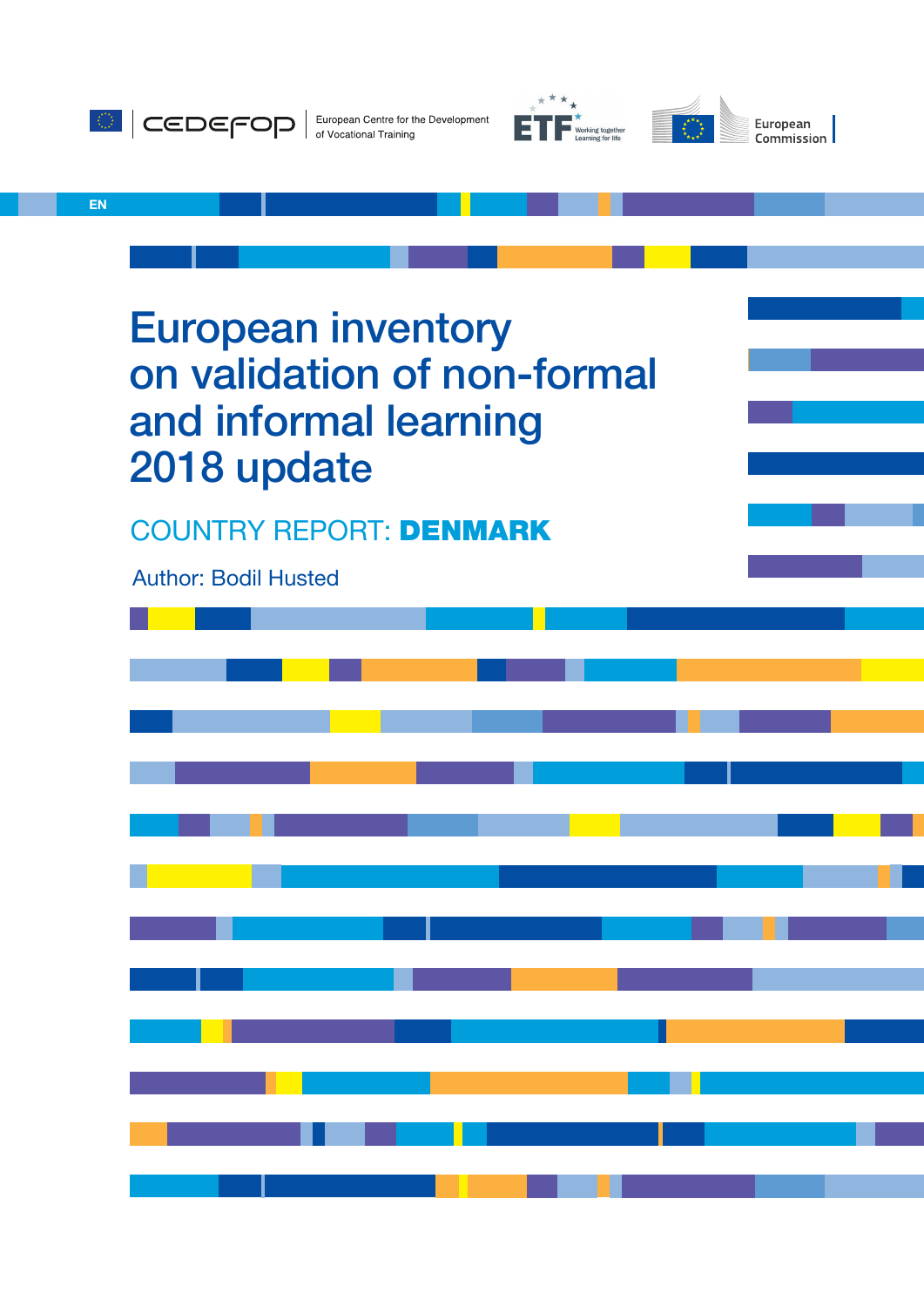# **Acknowledgements**

This country update was produced Bodil Husted, as part of the 2018 update to the European Inventory on validation, a project managed by ICF (lead consultants: Manuel Souto-Otero, Ilona Murphy, Gabor Endrodi, David Scott and Andreea Hrimiuc) under the supervision of a steering committee formed by the European Commission (Koen Nomden, Godelieve Van-Den Brande; Martina Ni Cheallaigh and Corinna Liersch), Cedefop (Ernesto Villalba and Jens Bjornavold), and the ETF (Michael Graham and Kersti Raudsepp).

The report has benefitted from feedback from the European qualifications framework advisory group (EQF AG) members for Denmark as well as other national-level quality assurance (QA) contacts with expertise in validation.

Work was carried out under DG EMPL Implementing Framework Contract EAC/47/2014-3: VC 2017/0692

Disclaimer:

The contents of this publication do not necessarily reflect the position or opinion of the European Commission, Cedefop, the ETF, ICF, the EQF AG members or the other QA contacts. Neither the European Commission nor any person/organisation acting on behalf of the Commission is responsible for the use which might be made of any information contained in this publication.

The publication has neither been edited nor proof-read by Cedefop's editing service.

Please cite this publication as: Husted, B. (2019). *European inventory on validation of non-formal and informal learning 2018 update: Denmark.*  http://libserver.cedefop.europa.eu/vetelib/2019/european\_inventory\_validation\_2018\_Denmark.pdf

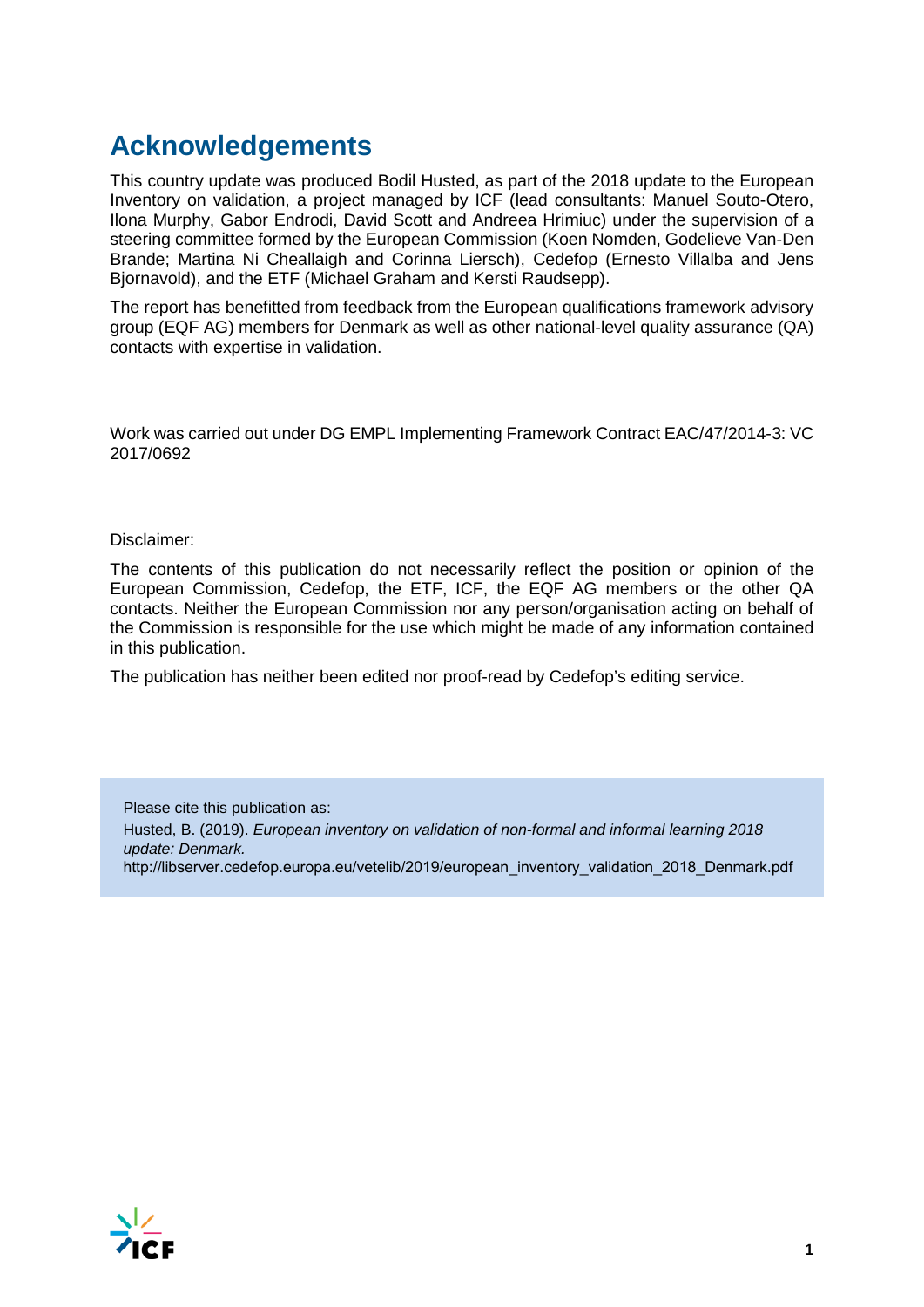# **1 Introduction**

Since the 2016 Inventory update, the main changes for validation of prior learning (VPL) in Denmark are identified in relation to adult education – both general adult education (AVU) and adult vocational education and training (AMU), vocational education and training (VET) and continuing vocational education and training (CVET)

In 2015, a VET reform with a separate programme for adults (Vocational Upper Secondary Education and Training for persons over the age of 25 years - EUV) was implemented. Due to the law, a mandatory VPL for the candidate prior to the education is carried out, leading to an individual shortening of the VET period. Due to the legislation, the assessment for shortening is determined according to principles for both a standardized and an individual part of the VPL, with the criteria for the standardized part of the validation determined by the Vocational Training Committees for each branch.

Based on an evaluation of the EUV (carried out by The Danish Evaluation Institute, EVA, 2017), which clearly showed that shortening  $-$  as much as possible  $-$  is not a primary motivation for the adult learners, the criteria for the individual part of VPL was revised. VPL no longer leads to a compulsory shortening of the EUV. Instead, this is optional with the individual learner being able to choose whether they would like to make use of it or not.

Additional to this, adult learners, who do not prefer an individual shortening must be offered teaching at a higher level, or alternatively other relevant vocational teaching. This adjustment, among others, was brought into effect by 1 January 2018.

The Three-partite agreement for Adult Vocational Education and CVET (2018-2021) addresses the PIAAC results, 2013, with a high priority for the upskilling of general basic skills (general adult education - AVU, Preparatory Adult Education - FVU, Dyslexia education - OBU and vocational skills – AMU and VET. This priority in the agreement is specifically supported by a targeted effort to motivate employees and enterprises for more systematic work on raising employees' basic and vocational skills.

A fund of EUR 53.7 million (DKR 400 million) is earmarked for the transformation and further development of skills and competences according to comprehensive labour market changes.

For adult education and CVET, the use of VPL is prioritized with various means and incentives. For the AMU there will be a higher taximeter to the VET providers, including also for the VPL. Besides, the wage compensation is raised from 80% to 100% of the unemployment benefit. For both users, employers and educational institutions, these financial incentives are expected to motivate employers for more adult vocational education and CVET for employees.

In VPL, there is a focus on the VPL steps of declaration and documentation of competences, though not in terms of standardized methods and tools. This corresponds with the legal framework, which leaves the implementation of VPL arrangements to the VPL providers, the education institutions in charge of the specific education. Development of methods and tools for the declaration and documentation of prior learning has a high priority at regional and sectoral level.

**According to the progress in relation to the Council Recommendation on Validation, since the 2016 Inventory, these concern the main changes described above.** 

In the 2016 Inventory, it was stated that:

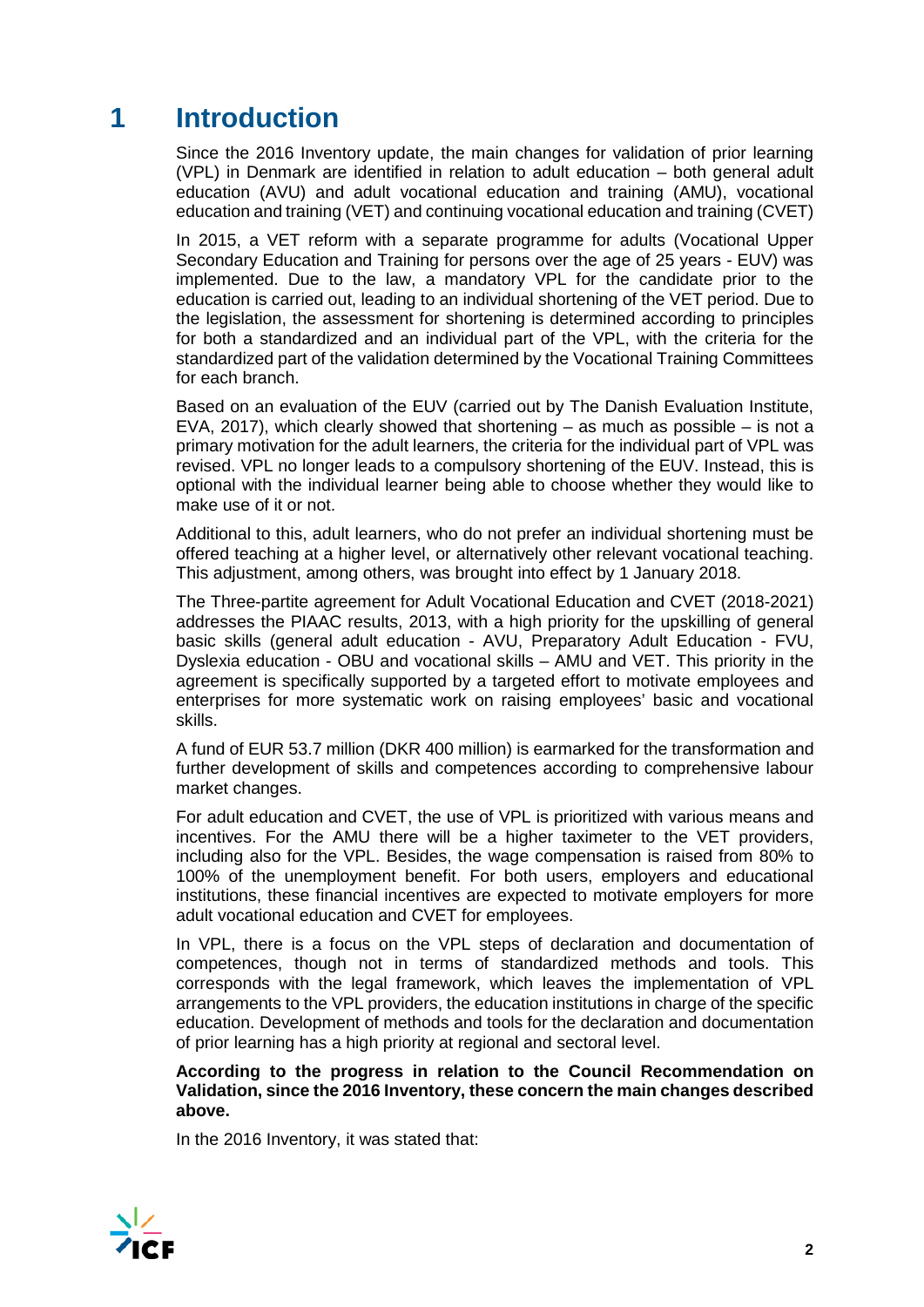■ *Resources could be more earmarked to the VPL activity, instead of full dependency on taximeters.*

This has not been changed. However, the taximeter as well as employers' wage compensation for employees' absence has been raised. These elements are expected to motivate the VPL providers as well as employers to enhance the VPL activity.

The need to link the VPL-activity for individuals to the development of job-profiles. *This means involving the employers at workplace level in a more responsible way for showing the job-perspectives to employees, potentially having a VPL.*

It is still the situation that VPL is carried out only by the educational institutions in relation to the specific education or training. However, there are project based results of cooperation across stakeholders, among these also enterprises, with the aim of initiating a more systematic work on VPL activities at workplace level. The Interreg project, Yggdrasil, focuses on the development of a Life-CV for continuing documentation of the individual's informal and non-formal learning in all sectors.

■ *In many ways, Denmark has a well -functioning education system giving good conditions for VPL. However, there could be a call for more commitment to VPL, from the employers at the firm level, from the social partners and from the responsible actors in the education system.*

The situation is the same in 2018.

#### **According to progress in relation to the 2012 Council Recommendation the situation in Denmark is as follows:**

Since 2007, the legal framework (law no 556) has ensured individuals' legal right to have their prior learning validated.

This includes the possibilities of obtaining a full or a part qualification

(recommendation, 1.a + 1.b)

The recommended VPL-arrangement basically includes the four phases, identification, documentation, assessment and recognition (2.a -2.d).

The results of a VPL is guaranteed in terms of the linkage to national qualification frameworks – also in line with European Qualifications Framework. (3.a).

The VPL providers (the educational institutions) are obliged to provide information and guidance to the individuals and organisations. (3.b)

Some critical remarks are expressed in relation to this principle as individuals as well as workplaces sometimes experience this not to be satisfying. This refers especially to information about the practical arrangements, the use of methods and tools – and not least: how to prepare the documentation of prior learning.

Disadvantaged groups – and long termed unemployed people have the same legal right to have their prior learning assessed – but as the VPL is only carried out by educational providers, the barrier could be that the individuals from these groups need to decide about the choice of education before being able to have the VPL. (3.c)

The assessed and if possible the recognised competences are based on transparent quality assurance measures. The VPL providers are responsible for QA and the assessment is based on common standards and criteria. The branch committees are responsible for setting the standards and criteria for recognition. Hence the reliability and trust of VPL outcomes is high across sectors. (3.f)

As for the competence requirements of VPL professionals, there seems to be a need for a more specific competence development. The typical VPL staff are teachers and

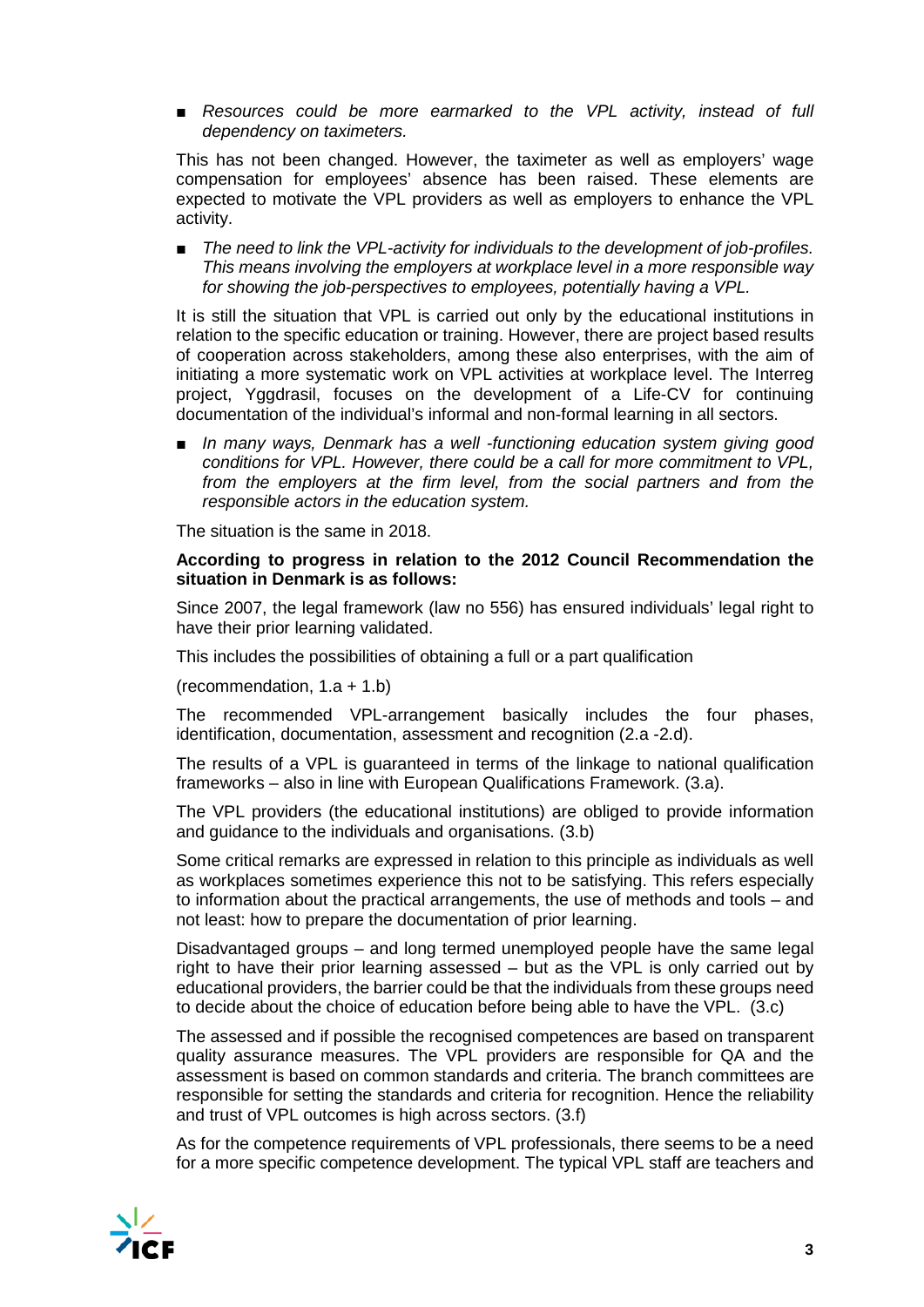trainers – and guidance counsellors. But there is not a specific teaching or competence development programme for VPL in DK. And there are no specific formal competence requirements. (3.h).

As the responsibility of VPL is in the hands of the educational institutions, the cross sectoral cooperation among stakeholders could be improved in Denmark. Especially the third sector is very much engaged in the development of VPL methods, approach, tools and competence development for the sector. In enterprises, there is not a specific focus on VPL at the workplace. The legal framework clearly states that informal and non-formal learning – acquired no matter where and how – must be included in the overall validation and so it is. However, there is no doubt, that a more coordinated cooperation among sectors and stakeholders could further improve the common understanding of learning acquired in all settings and how to more systematically work out the documentation.

The barriers for some individuals concerning the documentation of their learning clearly demonstrates that resources from all sectors could help the individual better understand how to prepare for the VPL.

Interviews carried out with individuals show that important documentation of experience is sometimes missing from the documentation because the individual lacks sufficient support for this. (4.a)

# **2 National perspective**

## **2.1 Overarching approach to validation**

Though not directly addressed as 'upskilling pathways', the legal framework for validation of prior learning (in Danish RKV) serves as key instruments for upskilling pathways within the Adult Education (AVU) and the Adult Vocational Education and Training (AMU) programmes together with the new VET Programme for Adults (EUV).

The VPL procedure is known in Danish as the (individual) 'assessment of real competences' *realkompetencevurdering* (RKV) or *individuel kompetencevurdering*  $(IKV)^1$ .

The validation of non-formal and informal learning has been on the policy agenda in Denmark for about 20 years and is regarded a key element to promote lifelong learning in Denmark. In practice, validation of non-formal and informal learning in Denmark broadly speaking provides individuals with the following opportunities:

- to be granted access to formal education and training programmes if they do not meet the formal entry requirements,
- to get exemptions for parts of a formal education and training programme and**/ or** to have an individual tailored education and training programme,

<span id="page-4-0"></span> <sup>1</sup> Both the Ministry of Education and the Ministry of Higher Education and Science recommend the following use of the terms: "When prior learning assessment systems are referred to in general and in relation to the educational institutions' overall task of assessment and validation of prior learning, the term RKV is used. In the case of prior learning assessments within the individual programmes both IKV and RKV are used, as the term IKV is used within all educational areas, with the exception of the further education system for adults, where RKV is used "(RKV Working Group Report, Annex 1, Ministry of Children and Education, November 2011). Source: [http://www.viauc.dk/viden-om-realkompetence/rkv-hvad-og-hvorfor/hvad-er-realkompetence/Sider/begreberne](http://www.viauc.dk/viden-om-realkompetence/rkv-hvad-og-hvorfor/hvad-er-realkompetence/Sider/begreberne-rkv-og-ikv.aspx)[rkv-og-ikv.aspx](http://www.viauc.dk/viden-om-realkompetence/rkv-hvad-og-hvorfor/hvad-er-realkompetence/Sider/begreberne-rkv-og-ikv.aspx)

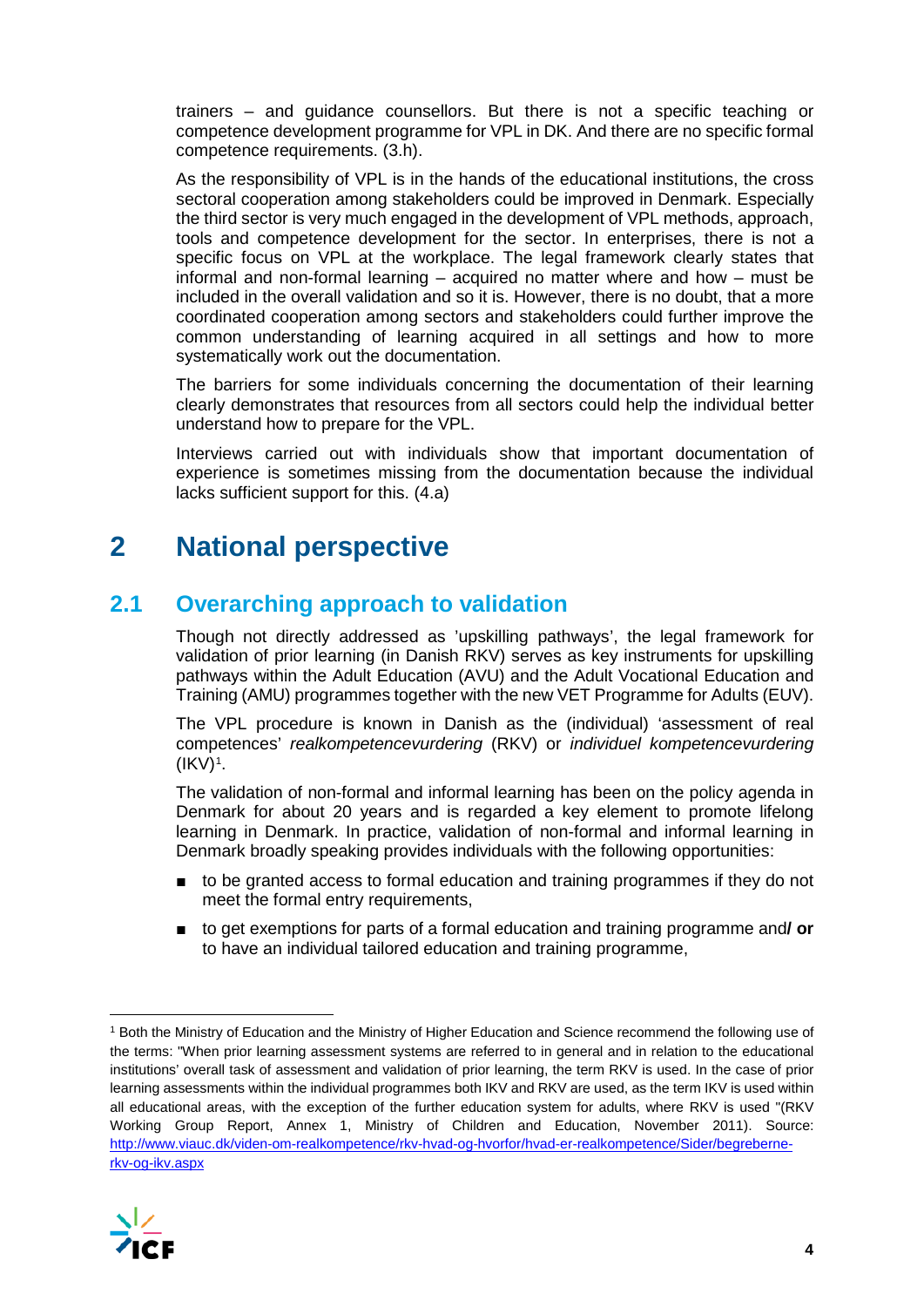- to acquire a 'certificate of competence' leading to access/ exemptions in adult education and training programmes.
- to obtain 'education certificates' for parts of/or a whole education programme on the basis of validation of prior learning.

Competence assessment and possible outcomes in terms of access, exemption and acquiring certificates varies between the different education and training sectors e.g. VET, HE and adult education and training. For almost all formal adult education and training, a legal framework for VPL based on common principles has been in place since 2007. VET programmes for adults are targeted at adults 25 years and above but in the other sectors there are no age regulations.

Within this framework, it is a legal right for individuals to request an assessment of their prior learning in relation to the standards of a given education and training programme no matter where and how competences have been acquired.

Validation has been developed in Denmark from both a top-down approach and a bottom-up approach. The legislation and the formal framework have been set nationally, but the implementation is decentralized at the provider level. Financial constraints still pose obstacles to implementation and great differences still remain between the educational institutions with regards to their level of activity. However, the Three-partite agreement (2018-2021) include financial incentives for both education providers and for enterprises in order to remove former financial constraints for more participation in Adult Vocational Education.

Validation of non-formal and informal learning has also been an important focal point for many years in the non-formal sector especially among organisations and institutions engaged in liberal education. Tools for documenting knowledge, skills and competences acquired through non-formal education etc. have been developed.

In the field of adult learning, in 2010 – 2011, the Ministry of Education carried out an evaluation of the implementation of the 2007 Act no. 556 (Danish Evaluation Institute, 2010b) which provides the legal basis for VPL within adult education and training programmes. The evaluation concluded that VPL within the adult education and training programmes receives broad support from relevant stakeholders (including social partners) and is recognised as a very important instrument to promote participation in adult and continuing education and training. However, there is still considerable potential for development and improvement concerning considerable potential for development and improvement concerning information/awareness raising, standardization, quality assurance and cooperation between stakeholders (educational institutions, job centres, unemployment funds, trade unions, third sector, etc.).

In February 2013 the government launched an ambitious plan for growth in Denmark ("Væktsplan.dk) including the strengthening of quality in public adult education and training and a reform of vocational education and training. A renewed legal framework for vocational education and training also including further promotion and development of VPL especially for adults.

In 2018, due to the renewed three-partite agreement about CVET (2018-2021), a new national initiative has been launched with an institution-neutral unit for providing information, advice and guidance (IAG) to employees and enterprises to motivate participation in more CVET. The social partners' share the responsibility for IAG models to be developed and implemented. The PIAAC, 2013, in Denmark pointed out the fact of inadequate level of basic skills in reading and writing for about 600 000 adults; and similarly inadequate ICT skills for simple problem-solving counting for one million adults. This initiative mentioned above addresses the issue of upskilling pathways.

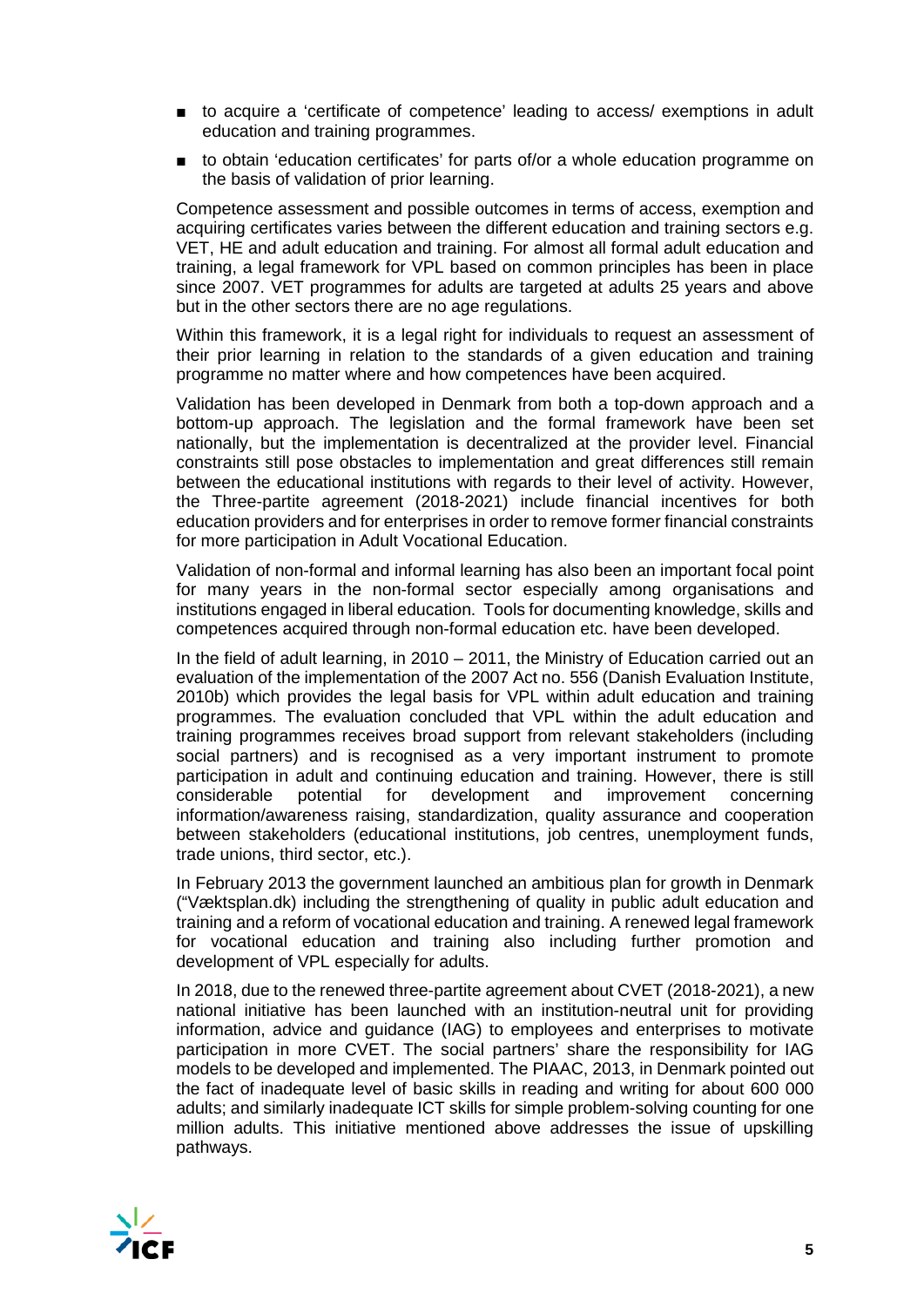In 2015, a three-partite agreement for labour market inclusion of refugees was made by the Government and social partners; and also a bipartite agreement between the state and the municipalities in Denmark. A new programme for basic vocational education and training, 'Integration basic education' (IGU) was established. A skills audit is an integral part of the IGU.

In Denmark, the VPL is regulated by laws and agreements as follows:

- The legislation for upper general education including executive order BEK nr 130 of 21/02/2011 entitles students to get credit transfers for prior learning on the basis of an individual assessment
- The legislation for VET<sup>[2](#page-6-0)</sup> (2015) for adults aged 25 and above (EUV) includes a general principle of a mandatory individual competence assessment as a basis for preparation of a personal education plan. The personal education plan is based on an assessment of the students' competences and outlines an individual pathway through the VET system. Changes were made in 2017 (see below).
- Act no. 556 of 6 June 2007<sup>[3](#page-6-1)</sup>, entitled 'Development of the VPL in adult education and continuing training', effective from August 2007 gives each individual the right to have his/her prior learning experiences validated in relation to specific goals of adult education and continuing training programmes [4](#page-6-2). Citizens from other EU countries are granted the same rights to undergo validation processes. Act no. 556 includes the following six educational fields as part of adult education:
	- Single course subjects in general adult education (AVU);
	- Single course subjects in general upper secondary education;
	- Vocational training programme (AMU);
	- VET programme for adults,  $25 + 5$  $25 + 5$  $25 + 5$
	- Short-cycle post-secondary adult education (VVU); and
	- Medium-cycle post-secondary adult education ('Diploma' programme).

According to Danish law, the assessment must be conducted by the educational institution offering the corresponding study programmes.

Since 2007, legislation<sup> $6$ </sup> allows individuals to gain access to short-cycle and mediumcycle Higher Education (Bachelor-level degrees) based on an individual competence assessment. The educational institutions are responsible for information, guidance and assessment of the individual. The Ministry of Education<sup>7</sup> and the Ministry of Higher Education and Science<sup>[8](#page-6-6)</sup> are responsible for the legislative framework for the assessment of prior learning and for taking national initiatives for implementing the

<span id="page-6-6"></span><span id="page-6-5"></span><sup>8</sup> [http://fivu.dk/en?set\\_language=en&cl=en](http://fivu.dk/en?set_language=en&cl=en)



<span id="page-6-0"></span> <sup>2</sup> [www.retsinformation.dk/Forms/R0710.aspx?id=164802](http://www.retsinformation.dk/Forms/R0710.aspx?id=164802)

<span id="page-6-1"></span><sup>3</sup> <https://www.retsinformation.dk/Forms/r0710.aspx?id=25349>

<span id="page-6-2"></span><sup>4</sup> In 2001 the further education system for adults was established as a parallel system to the ordinary education system. It consists of Basic Adult Education (GVU) up to Master's level programmes and aims to award certificates of competences to adults, and to offer further learning and education. In 2015, the Basic Adult Education (GVU) has been replaced by the VET programme for adults (EUV), aged 25.

[http://uvm.dk/Uddannelse/Uddannelse%20og%20undervisning%20for%20voksne/Om%20uddannelse%20og%20](http://uvm.dk/Uddannelse/Uddannelse%20og%20undervisning%20for%20voksne/Om%20uddannelse%20og%20undervisning%20for%20voksne.aspx)

<span id="page-6-3"></span> $5$  There is a standardised and an individual part of the validation which takes place before the student starts at the EUV. The criteria for the standardised part of the validation – with the aim of shortening the VET period is settled by the Vocational Training Committees for each branch. Based on an evaluation of the EUV (carried out by The Danish Evaluation Institute, EVA, 2017), the criteria for the individual part of VPL, prior to the EUV, were revised. This means that VPL will not lead to a compulsory shortening of the learning trajectory any more. Instead, this will be optional with the individual learner being able to choose whether they would like to make use of it or not.

<span id="page-6-4"></span><sup>6</sup> <https://www.retsinformation.dk/Forms/R0710.aspx?id=145524>

<sup>7</sup> <http://eng.uvm.dk/>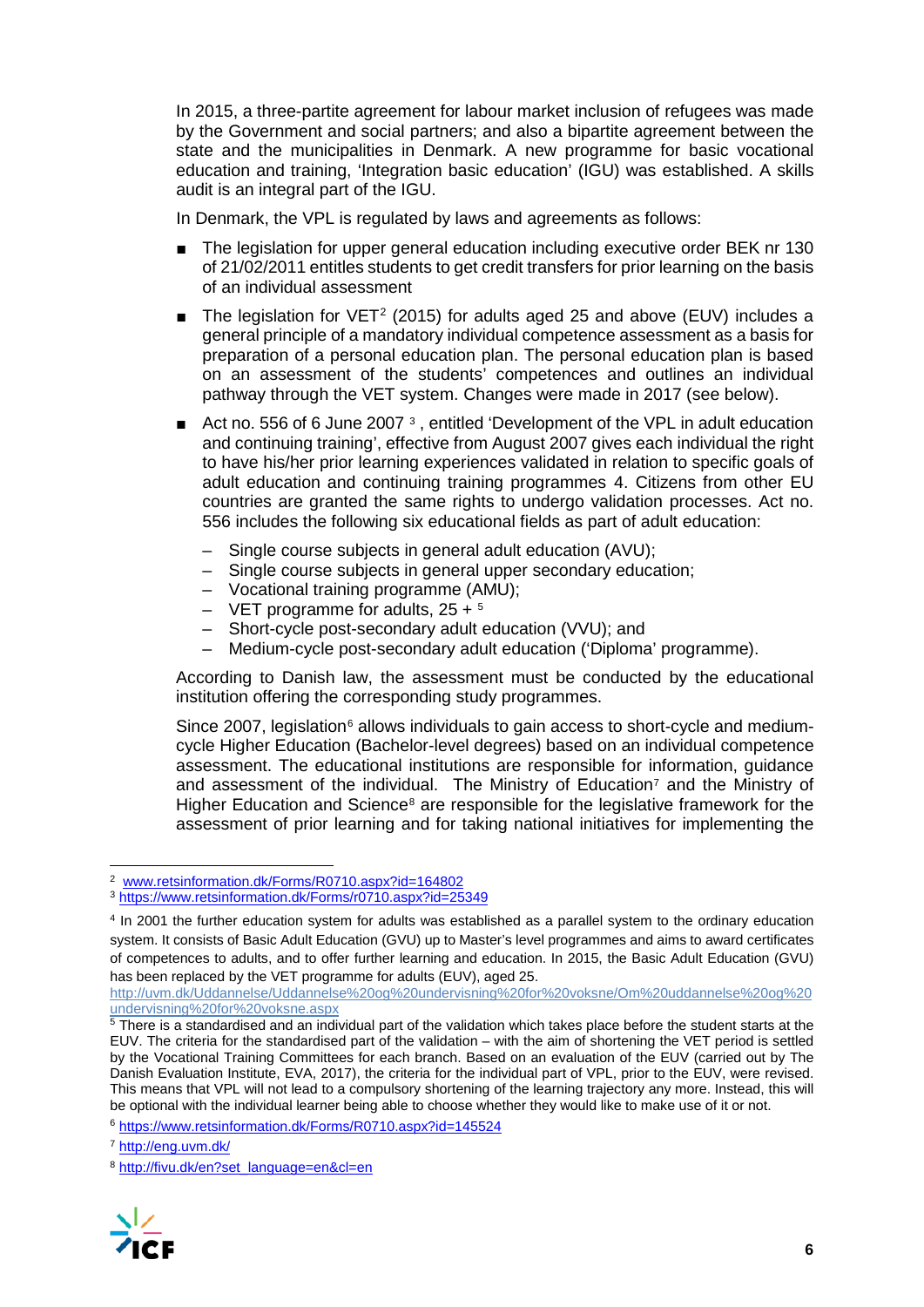legislation. The Ministries have developed policy guidelines and funded projects with the aim of developing tools, methods and procedures.

In 2016, the Danish Ministry of Defence initiated a review of the Danish Veteran Policy for Army Personnel. The Ministry of Higher Education & Science and The Ministry of Education participated in the review in order to help improve validation processes and access to education/training for veterans, including the promotion of greater awareness of existing opportunities in the field of education/training.

Based on the review, a new initiative, 2017, means an increased focus on veterans' competences to be included in the assessment of study competences and potential exemptions for relevant education and work experience, when they apply for access within the formal education system, e.g. by admission with 'other admission criteria' (Kvote  $2$ ).<sup>[9](#page-7-0)</sup>

### **2.2 Validation in education and training**

The legal framework for VPL is set nationally by Act no 556 (2007). The implementation of the legislation is decentralized. The legislation provides a framework that outlines how the educational institutions must act to promote quality assurance and to ensure evaluation with a view to developing quality systems, methods, etc.

In 2010, the Ministry of Education made a national action plan on VPL with four initiatives taking place across all relevant adult educational areas:

- Mapping out the key players in guidance and counselling,
- Examining the possibilities of applying a broader perspective in the VPL in the adult educational system, including a vocational as well as employment perspective,
- Quality assurance with a special focus on developing a code of conduct VPL,
- An emphasis on improving information to support a broader implementation of VPL in all adult educational areas.

Educational institutions are responsible for information, counselling and guidance, and for assessing and approving validation within their educational and training programmes. Educational institutions also have the responsibility for quality assurance, review and evaluation.

Other stakeholders act as guidance institutions, e.g. Job centres (PES), trade unions, unemployment security funds and the third sector.

The validation model (Figure 2.1.) from 2011, still illustrates (2018) the recommended process for VPL in an educational perspective in the context of Denmark. [10](#page-7-1)

<span id="page-7-1"></span><sup>10</sup> Committee's proposal for VPL model; preparation of Action plan, 2011.



<span id="page-7-0"></span> <sup>9</sup> <http://esdhweb.ucl.dk/1162199.Hyrdebrev%20vedr.%20veteraners%20muligheder%20for%20optagelse.pdf>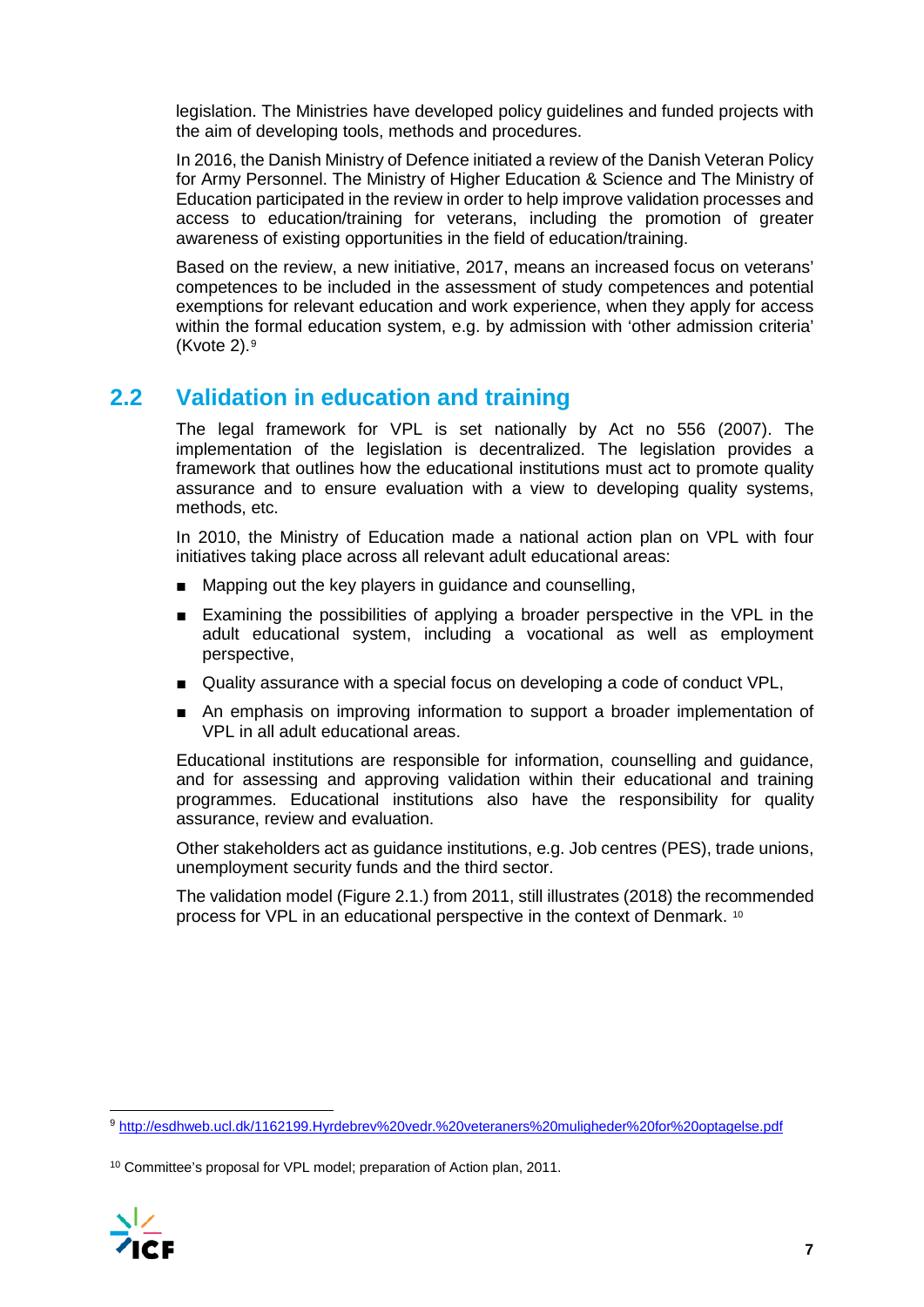

The model describes a coherent process of four stages including identification, documentation, assessment and certification.

For a detailed description of the model and for each validation stage, please refer to the Danish country report, 2016.

The three-partite agreement on CVET, 2018-2021 provides changes for development of VPL according to the following elements:

- The former 13 VEU-centres, which since 2010, have provided a unified gateway to general adult education and vocational adult education and CVET, will be closed down by the end of 2018. A new initiative of development is being launched to make the social partners responsible for providing institutional neutral IAG to motivate employees and private and public enterprises with a specific focus on the upskilling of short skilled and skilled employees' basic and vocational skills.
- A working group, established by the Ministry of Higher Education and Science will focus on support elements for an increased use of VPL. This includes development of common sector instruments to be used for VPL at academy and diploma levels.
- Funding is raised for adult vocational education to motivate for more use of adult vocational education and CVET, which has been declining since 2010. This is

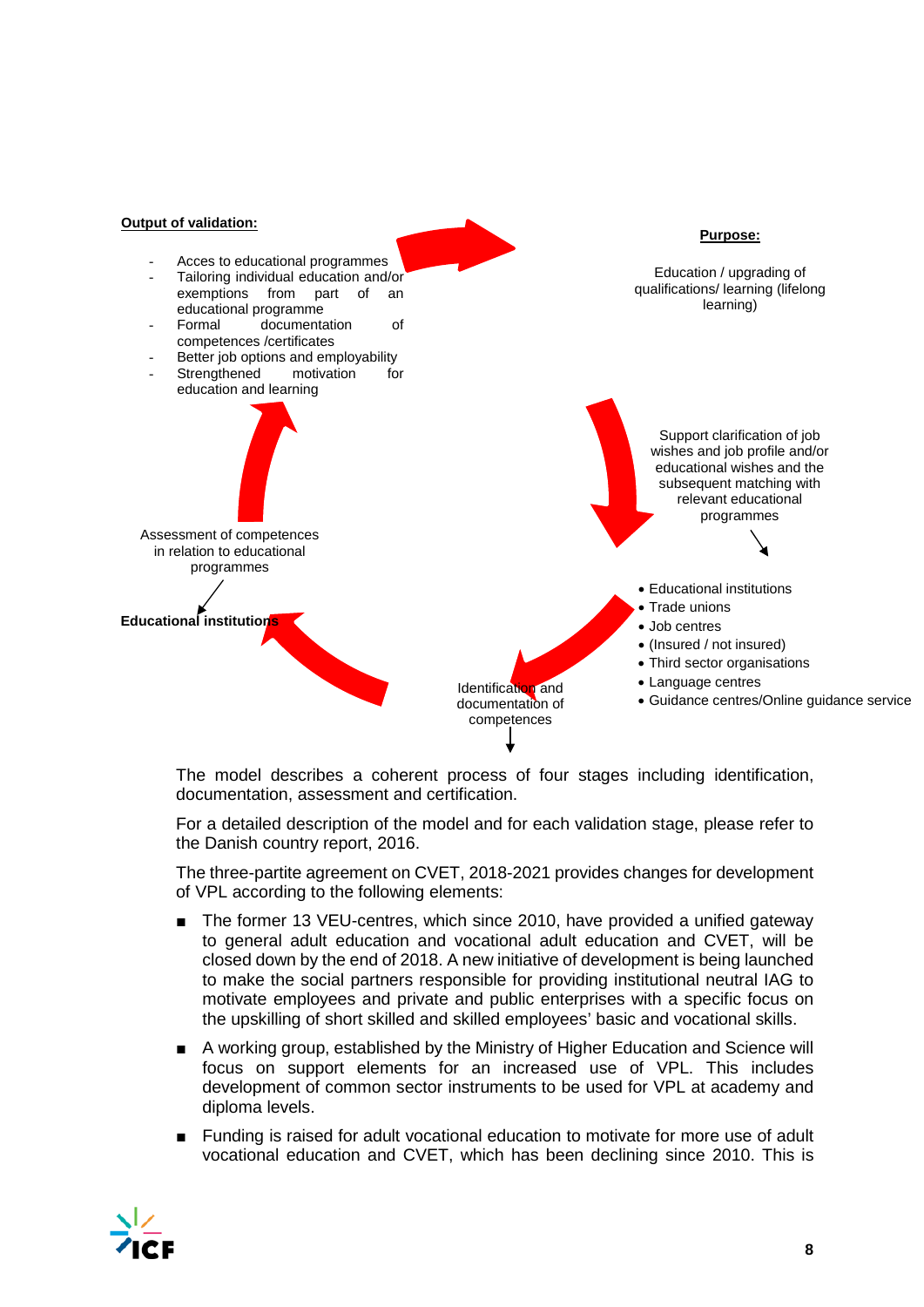done in terms of a raised taximeter to the educational institutions and in terms of a higher wage compensation to employers.

There is no national, coordinated concept for the VPL at the Vocational Academies. The institutions are free to build up their own concept within the legislation. In 2016- 2017 a research & development project is carried out, aiming to provide recommendations for a national concept regarding VPL for the Academy professional programmes and Diploma programmes. The project has developed a model for a national VPL concept for the sector and it has formulated a number of recommendations for a coordinated structure for the VPL arrangement (2017).

### **2.3 Validation and the labour market**

Various bodies, at regional level, can be in charge of information, identification, guidance and counselling, in a broader perspective, in the phase leading up to the assessment process ('the pre-phase'). These include, among others, trade unions, employers' associations, job centres (PES), unemployment insurance funds, civic education institutions, study committees and 'eVejledning' ('e-Guidance' online guidance service), who can all take responsibility for this part of the process, often in collaboration with the educational institution.

An urgent perspective for the future use of VPL is foreseen in terms of comprehensive labour market changes – with robot technology and digitalization, the so-called  $4<sup>th</sup>$ Technological Revolution, which emphasize the requirements for new professional competences.

In the area of adult vocational education and training, there is a tradition for collaboration between enterprises and formal educational institutions concerning competence development of employees including validation. The social partners have an important role in strengthening this collaboration. As part of the three-partite agreement, 2018-2021), the Government has launched an initiative for the social partners' responsibility of providing IAG about basic and vocational upskilling of low skilled and skilled employees at both private and public enterprises. The Danish PIAAC results, 2016, demonstrate inadequate basic skills in reading and writing for about 600 000 adults; and similar lack of competences in IT for problem solving for about 1 million adults. Hence, adult education for raising basic skills is highly prioritized in the three-partite agreement.

In VET for adults, 25 + (EUV), VPL / RKV is carried out prior to the VET programme and an individual VET plan is developed for the student based on the VPL results. The RKV is mandatory.

For the implementation of the three-partite agreement for CVET, The Ministry of Higher Education and Science has established a VPL (RKV) working group with representatives from the social partners and the CVET institutions, Vocational Academies and Profession High schools. The working group develop recommendations to the government concerning a more flexible and transparent use of VPL for the CVET at academy and diploma levels.

All prior learning, irrespective of where and how it is acquired, can be included in the clarification and documentation for validation.

Traditionally – and unchanged – the social partners are highly committed to and involved in the development of VPL. Please refer to a detailed description in the 2016 Country report.

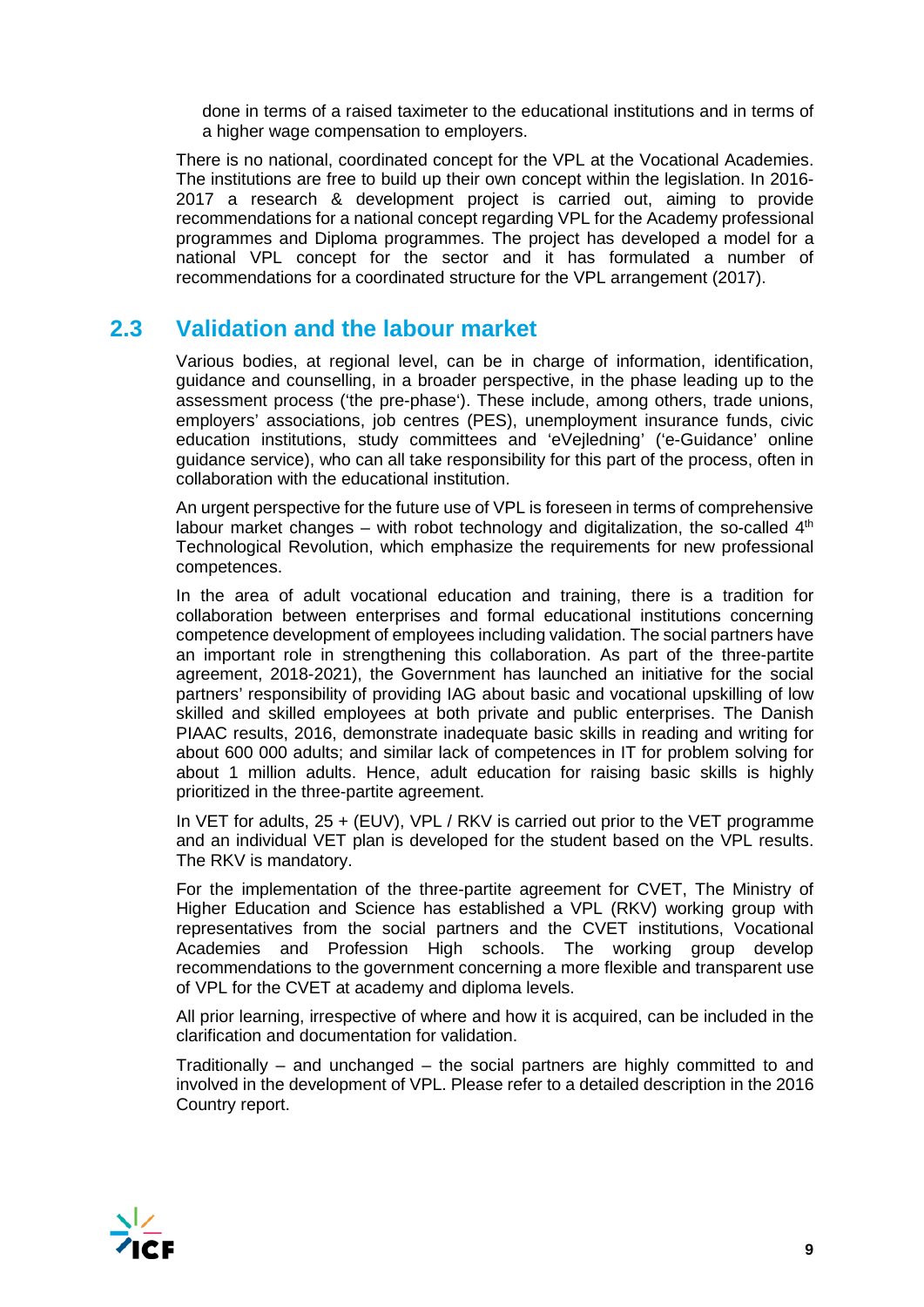### **2.3.1 Skills audits**

In Denmark, it should be noticed, that procedures for the VPL could also be interpreted as a kind of competence identification and documentation or skills audit, though not following exactly the three-step process, as per European Council's Recommendations. Identification and documentation provides the systematic sample of the individuals' competences to be assessed and when adequate, recognized in the two following steps. The assessment and the recognition often includes development of a personalized education plan for the remaining part of the education and / or training.

A number of tools have been developed for the documentation of competences. They facilitate a written, systematic mapping of competences divided into different categories.

In Denmark, a distinction is often made between general and specific types of competence assessment:

- A general or divergent assessment aims to identify all competences mastered by the individual. The focus of the process is for the person to clarify and describe all of his/her prior learning in order to identify future choices of job and education. Often, the process will follow a formative learning approach. Example of approaches include My Competence Portfolio: [www.minkompetencemappe.dk](http://www.minkompetencemappe.dk/) and the tool for documentation of and dialogue about personal competences: <http://www.realkompetence-folkeoplysning.dk/> . My Competence Portfolio has been updated and the new version was launched in 2017, by the Ministry of Education<sup>[11](#page-10-0)</sup>.
- A specific or convergent assessment aims to identify which of the individuals' competences are relevant in relation to the standards of a specific qualification. The specific, convergent assessment can be carried out after a broad assessment. An example of an approach for technical professions and qualifications is the Misc. IT test tools, i.e. <http://www.knowentia.com/> or www.IU.dk

While the educational institutions are responsible for the assessment and possible recognition, including also the IAG, it is a reality that a more divergent mapping and documentation of skills is not part of this responsibility. Due to the legal framework for VPL, it is the responsibility of the individual to prepare the documentation background for the assessment.

A tool combined with guiding materials for identification and documentation of competences is currently under development in the Interreg project, (2015-2018) Yggdrasil<sup>12</sup>. For the clarification and the documentation of prior learning, general work-life competences are focused in the identification and the documentation (the 21<sup>st</sup> Century skills). The tool and approach target a coherent cross-sectoral and crossinstitutional cooperation for the individual's documentation of competences.

However, skills audits in terms of identification, documentation and orientation of interests is provided by other institutions, and/ or stakeholders. These can be PES, Third sector and Trade Unions. Tools for this are not standardized.

<span id="page-10-1"></span><sup>&</sup>lt;sup>12</sup> The Yggdrasil project is carried within the Interreg partner countries, Denmark, Sweden and Norway. The Central Denmark Region is project leader.



<span id="page-10-0"></span> <sup>11</sup> https://www.ug.dk/videnscenter/vcnyheder/uddannelsesogerhvervsvejledning/ny-udgave-af-minkompetencemappe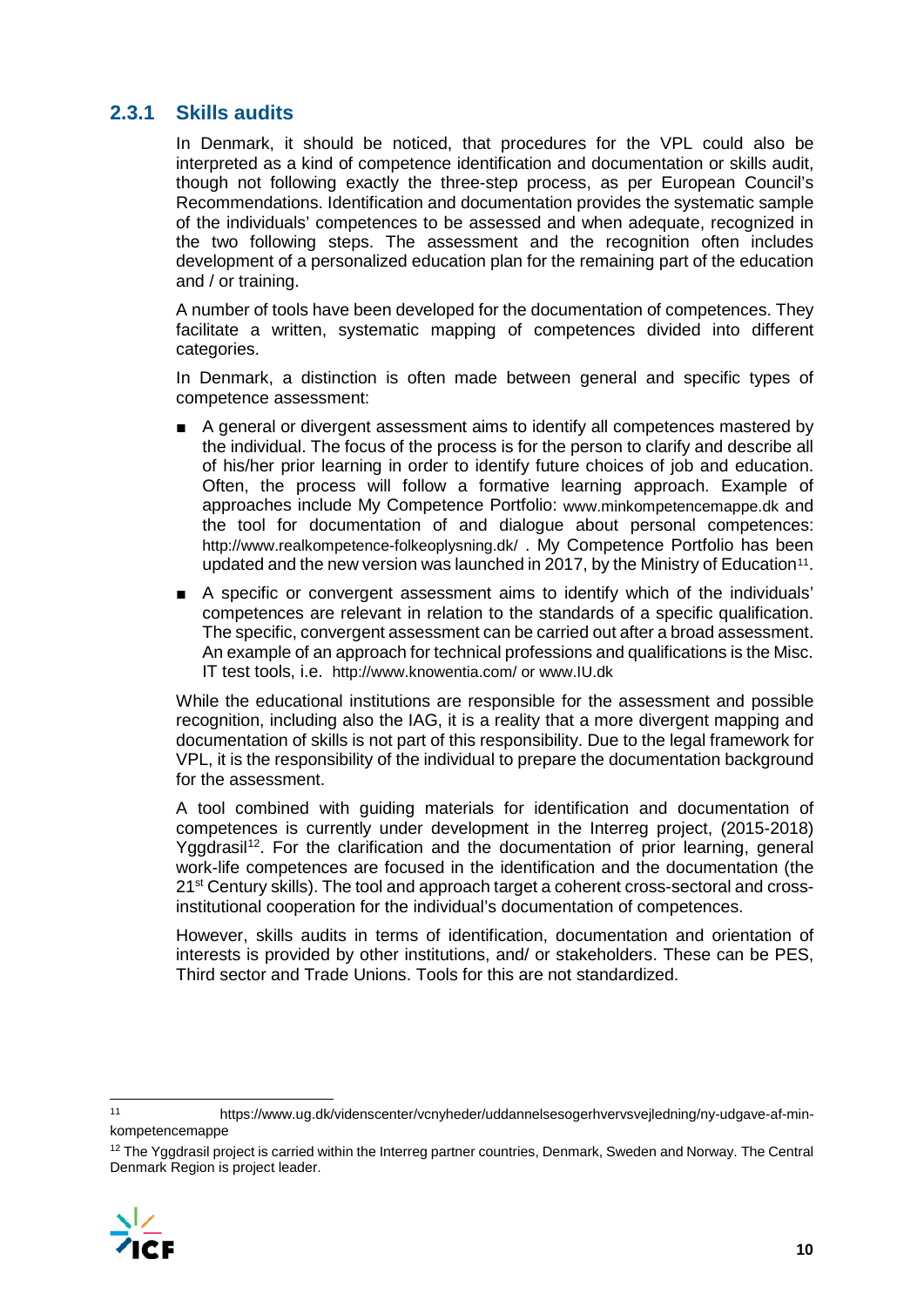## **2.4 Validation and the third sector**

The third-sector stakeholders<sup>[13](#page-11-0)</sup>, including actors in the field of non-formal education, fulfil two tasks related to VPL. They:

- provide information and quidance about the available options for VPL,
- support participants in clarifying, describing and documenting their prior learning.

For the folk high schools and the production schools<sup>14</sup>, the work related to clarifying and documenting the participants' prior learning has become mainstreamed. It is now mandatory by law and funded for the production schools to issue certificates of professional competence to the participants.[15](#page-11-2)

Many institutions in the non-formal learning area, as folk high schools, day folk highschools, independent vocational schools and *efterskoler* (continuation schools) focus on clarifying the students' personal and social competences together with their professional profile.

DAEA, the Danish Adult Education Association<sup>[16](#page-11-3)</sup> uses the *Realkompetenceforum* (Forum for real competences - an informal network) as a meeting point for the exchange of updates and experiences in a professional context amongst stakeholders within non-formal education. The forum convenes once a year.

The Governments' Civil Society Strategy, 201[717,](#page-11-4) including 12 goals – brings a strong focus on inclusion in voluntary work, also for citizens outside labour market and education. Due to revision of unemployment regulations (2017), unemployed citizens are allowed to carry out voluntary work up to 15 hours per week, without reduction of unemployment benefit.

These initiatives might support a further use of VPL while also voluntary work is included in the Danish VPL legal framework for validation of learning acquired in all areas of informal and non-formal learning.

## **3 Links to national qualification systems**

There is a comprehensive national qualifications framework (NQF) in place in Denmark, covering all types and levels of qualification awarded and which is quality assured by public authorities. The proposal for the eight-level framework was adopted in 2009 and the NQF was referenced to the EQF in May 2011. Most qualifications in the Danish NQF are accessible /can be acquired on the basis of validation.

It has been considered that the framework may be opened up to qualifications and certificates in the private and non-formal sector, in a second stage of development and/or implementation (Cedefop, 2013). This has not yet been further developed.

In HE, standards used are the NQF and the educational standards in use by HE education.

<span id="page-11-4"></span><span id="page-11-3"></span><sup>17</sup> <https://www.regeringen.dk/nyheder/civilsamfundsstrategi/>



<span id="page-11-0"></span> <sup>13</sup> [http://www.daea.dk](http://www.daea.dk/)

<span id="page-11-1"></span><sup>&</sup>lt;sup>14</sup> The Danish folk high schools offer non-formal adult education. Most students are between 18 and 24 years old and the length of a typical stay is 4 months. Schools of production are open to youth under the age of 25, who have not yet completed youth education or find it difficult to see a way forward in further education or a job.

<span id="page-11-2"></span><sup>15</sup> Section 2, sub section 8[: https://www.retsinformation.dk/Forms/R0710.aspx?id=141721](https://www.retsinformation.dk/Forms/R0710.aspx?id=141721)

<sup>16</sup> <http://www.daea.dk/>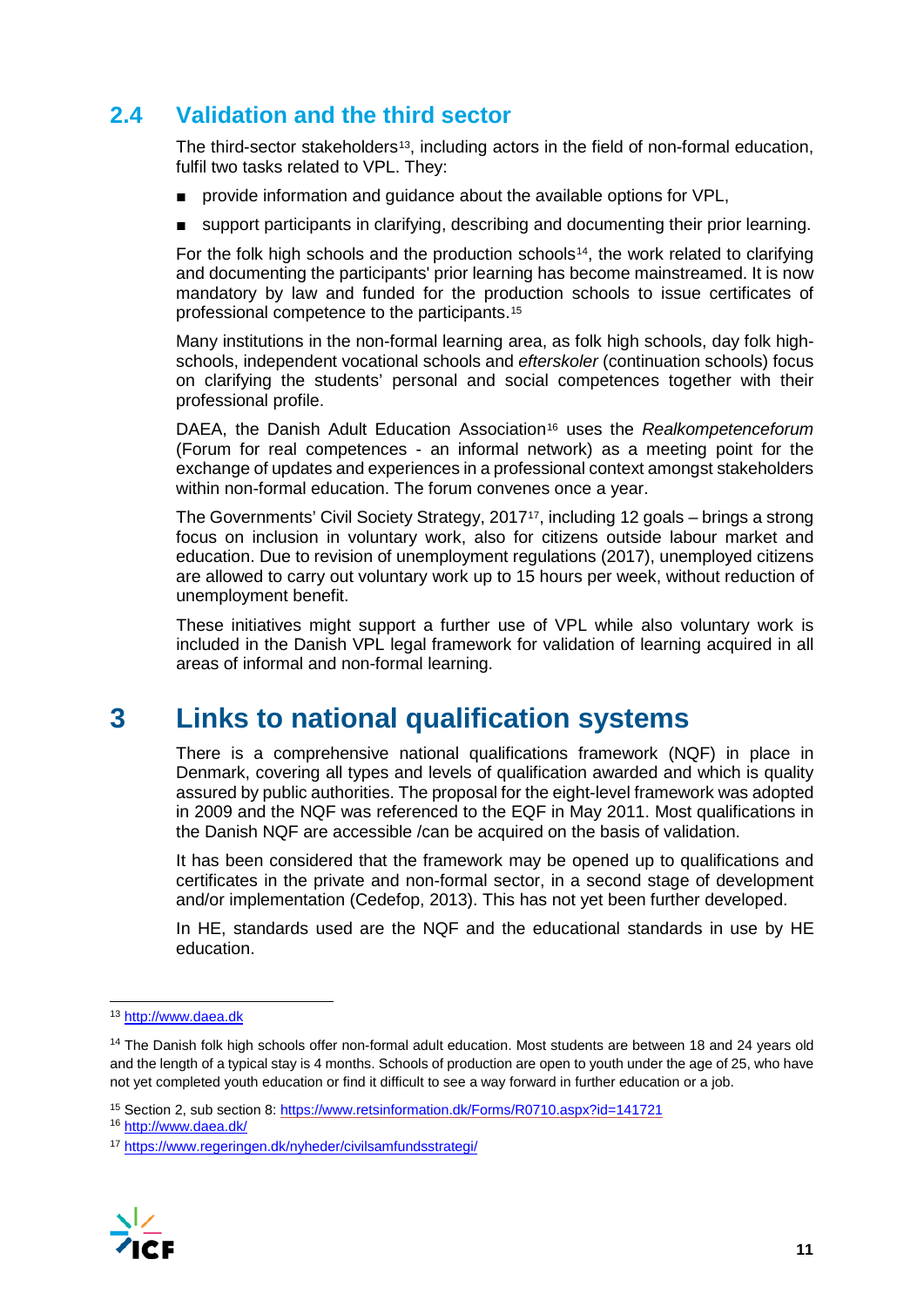Certificates awarded by VPL do not differ from the certificates generally issued for the modules or the entire education of the study programme in question.

## **4 Standards**

As noted in previous Inventory country reports for Denmark, there is a credit transfer system in general upper secondary education, which is based on an assessment of an individual's prior learning. Students can get transfer (not credit based as ECTS) for previously completed studies, periods of study abroad, etc., and can be granted admission to subjects at a higher level, to extra optional subjects, or a reduced advanced level course load (where the credit transfer is particularly substantial). Assessment is made after entry.

In HE, ECTS is in use and the modularized structure supports the validation process. Individuals can be awarded competence certificates on the basis of VPL.

In Denmark, qualification standards and general procedures and executive orders are used as the basis for validation in public funded programmes.

The standards used for VPL for Adult Vocational Training (AMU) are based on the specific educational objectives under the Common Occupational Standards (Fælles Kompetence Beskrivelser, FKB).

In HE, standards used are the NQF and the educational standards in use by Higher Education.

The certificates issued as a result of the VPL are the same as obtained for the formal educational or VET programme.

## **5 Organisations and institutions involved in validation arrangements and its coordination**

The Ministry of Education <sup>[18](#page-12-0)</sup> and the Ministry of Higher Education and Science<sup>[19](#page-12-1)</sup>, are responsible for the legislative framework for assessment of prior learning and for taking national initiatives for implementing the legislation. The Ministries have developed policy guidelines and funded projects with the aim of developing tools, methods and procedures.

The implementation of the legislation is decentralized to a high degree. As mentioned above, the tradition in Denmark is that legislation provides a framework that outlines how the educational institutions have to act in order to provide quality assurance and sound evaluation with a view to developing quality systems, methods, etc.

Educational institutions are responsible for information, advisory and guidance (IAG), and for assessing and approving validation within their educational and training programmes. Educational institutions also have the responsibility for quality assurance, review and evaluation.

For more details please refer to the description in the 2016 country report, which remains unchanged since 2016.

In 2018, The Ministry of Higher Education and Science has established a RKV working group as part of the implementation of the Three-partite agreement for Adult Continuing Education and CVET (2018-2021). Social partners together with HE

<span id="page-12-1"></span><span id="page-12-0"></span><sup>19</sup> [http://fivu.dk/en?set\\_language=en&cl=en](http://fivu.dk/en?set_language=en&cl=en)



 <sup>18</sup> <http://eng.uvm.dk/>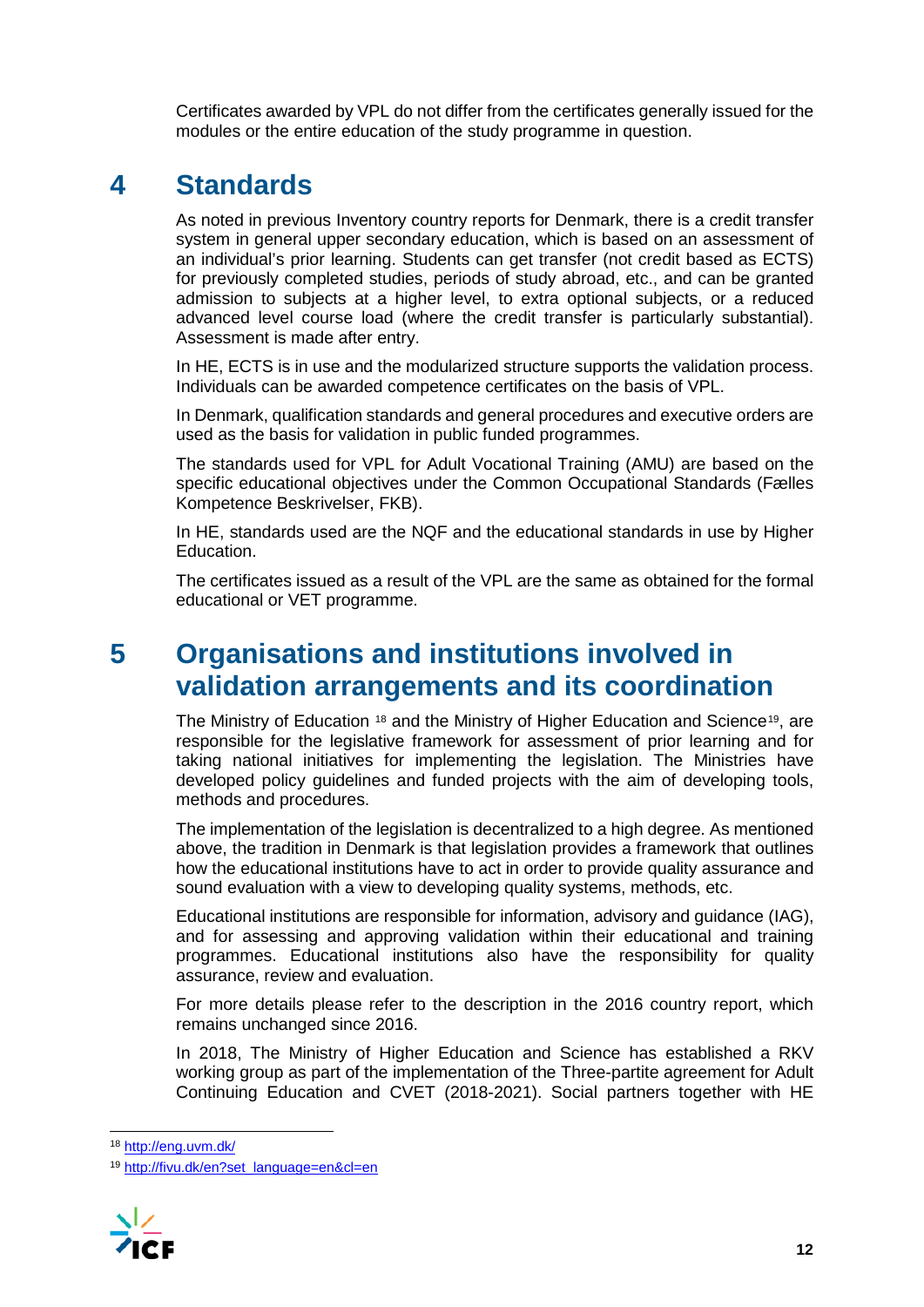institutions' representatives for the Academy and Diploma programme providers will develop recommendations to the Government concerning needs and requirements for revision of RKV legislation and regulations.

In order to strengthen validation work in some sectors of higher education in Denmark, the Danish Ministry for Science, Innovation and Higher Education initiated a Knowledge Platform for validation in University Colleges and Vocational Academies. The knowledge centre NVR (www.nvr.nu) ensures the coordination of the platform.

As stated above the VPL is carried out by the educational institutions providing the relevant study or VET programme. All documented prior learning is included in the background for the assessment and when adequate, the recognition. Competence assessment in enterprises does not have an independent currency in the assessment of the employees' VPL, but is an important part of the individual's entire documentation of competences.

## **6 Information, advice and guidance**

## **6.1 Awareness-raising**

The Ministry of Education provides extensive information about VPL on its website<sup>[20](#page-13-0)</sup>. The educational institutions that offer VPL also have the duty to provide information on their websites. Guidance bodies, such as Job Centres and Study Guidance Centres and social partners, also provide information on VPL.

While educational institutions are required to inform the public about VPL, based on experiences from practitioners in the field, there is still an insufficient level of information about the existing validation procedures in Denmark and too many potential users are not aware of the validation opportunities available for them.

As mentioned above in this report, the VEU-centres will be closed down by the end of 2018, due to the Three-partite agreement (2018-2021). To substitute the responsibility of the former VEU-centres to provide a unified gateway to IAG of Adult Continuing Education and CVET, the Government has launched an initiative for the social partners' responsibility of providing IAG about basic and vocational upskilling of low skilled and skilled employees at both private and public enterprises. IAG on VPL forms an important and integral part of this new initiative for the social partners.

## **6.2 Information, advice and guidance**

A counselling web portal provides general information about validation of prior learning [\(www.ug.dk\)](http://www.ug.dk/). Stakeholders, including study committees, job-centres, trade unions and others, provide general information and support for documentation concerning the validation process, and they also provide guidance to the individual about their choice of further learning and career options.

By the end of 2018, the VEU Centres will be closed down, due to the renewed Threepartite agreement for 2018-2021. This means that, hereafter, the VPL information, advisory and guidance based on a unified gateway, will be organized by other means, structure and share of responsibility. The social partners are expected to play a major

 $20$ 

<span id="page-13-0"></span>[http://www.uvm.dk/Uddannelse/Tvaergaaende%20omraader/Temaer/Realkompetence/Om%20Realkompetence.](http://www.uvm.dk/Uddannelse/Tvaergaaende%20omraader/Temaer/Realkompetence/Om%20Realkompetence.aspx) [aspx](http://www.uvm.dk/Uddannelse/Tvaergaaende%20omraader/Temaer/Realkompetence/Om%20Realkompetence.aspx)

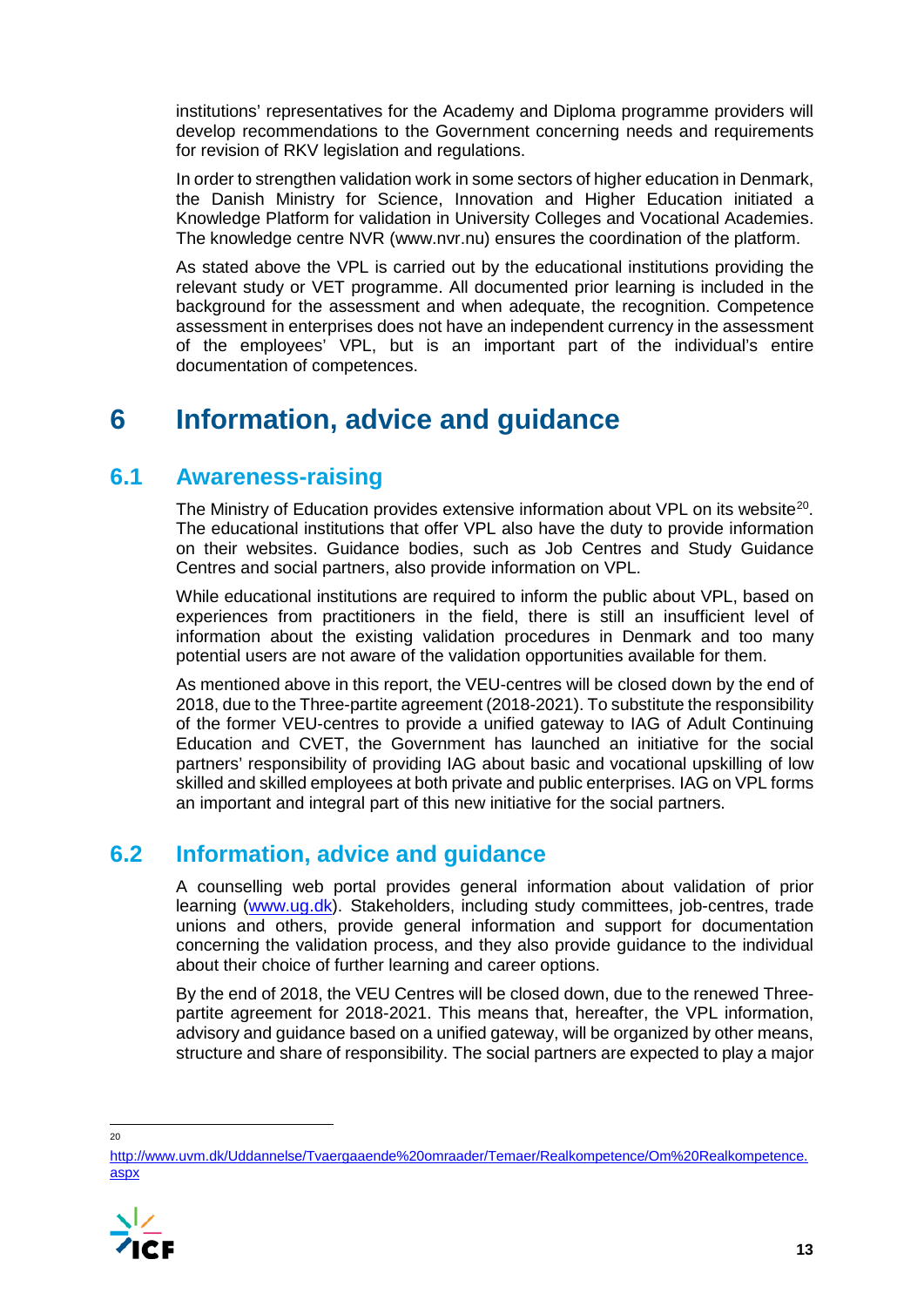role in the new organisation of information and guidance to employees and employers at private and public enterprises.

As for IAG on adult education and adult vocational education for unemployed people, a revised model for Regional Labour Market Councils will be responsible for the cooperation with Job-centres.

Among various new initiatives, a national platform for providing one-entrance to information about Adult Continuing Education and CVET, the 'Data Warehouse,' is developed. The platform is available from the end of 2019.

IAG is free of charge. For RKV to academy and diploma programmes, a fee is charged for the RKV processes aimed at recognition of prior learning for access, competence certificate or a full education diploma.

Guidance, such as one-to-one support and group support, with regards to the specific VPL-programmes, is provided by educational institutions and the Adult and Continuing Training Centres. Job centres, trade unions and non-formal adult education providers also offer guidance on VPL. However, guidance is not currently coordinated between these different bodies and stakeholders.

'eVejledning' ('eGuidance') is an online guidance service that also provides information and guidance regarding VPL. The platform is further developed as part of the Three-partite agreement, (2018-2021).

In June 2016 The Danish Ministry of Education published a digital self-directed instrument for VET (EUV) applicants to have a guiding calculation for the duration of the education and training period. The instrument, '*Mine Realkompetencer'* (*My Real Competences*) forms a guiding competence clarification and helps the EUV applicant to register his or her prior learning for the calculation.

#### **Box 6.1 My Real Competences**

In June 2016 The Danish Ministry of Education published a digital self-directed instrument for VET (EUV) applicants to provide a guiding calculation of the duration of the education and training period. The instrument, '*Mine Realkompetencer'* (*My Real Competences*) forms a guiding competence clarification and helps the adult VET (EUV) applicant to register his or her prior learning for the calculation.

## **7 Validation practitioners**

### **7.1 Profile of validation practitioners**

'Validation practitioners' in Denmark include counsellors/advisors, assessors, teachers, administrative staff and staff from guidance organisations (i.e. job centres /PES). The main practitioners involved in the VPL are counsellors/advisors and assessors. Validation assessors are usually teachers and counsellors from the concerned educational institutions.

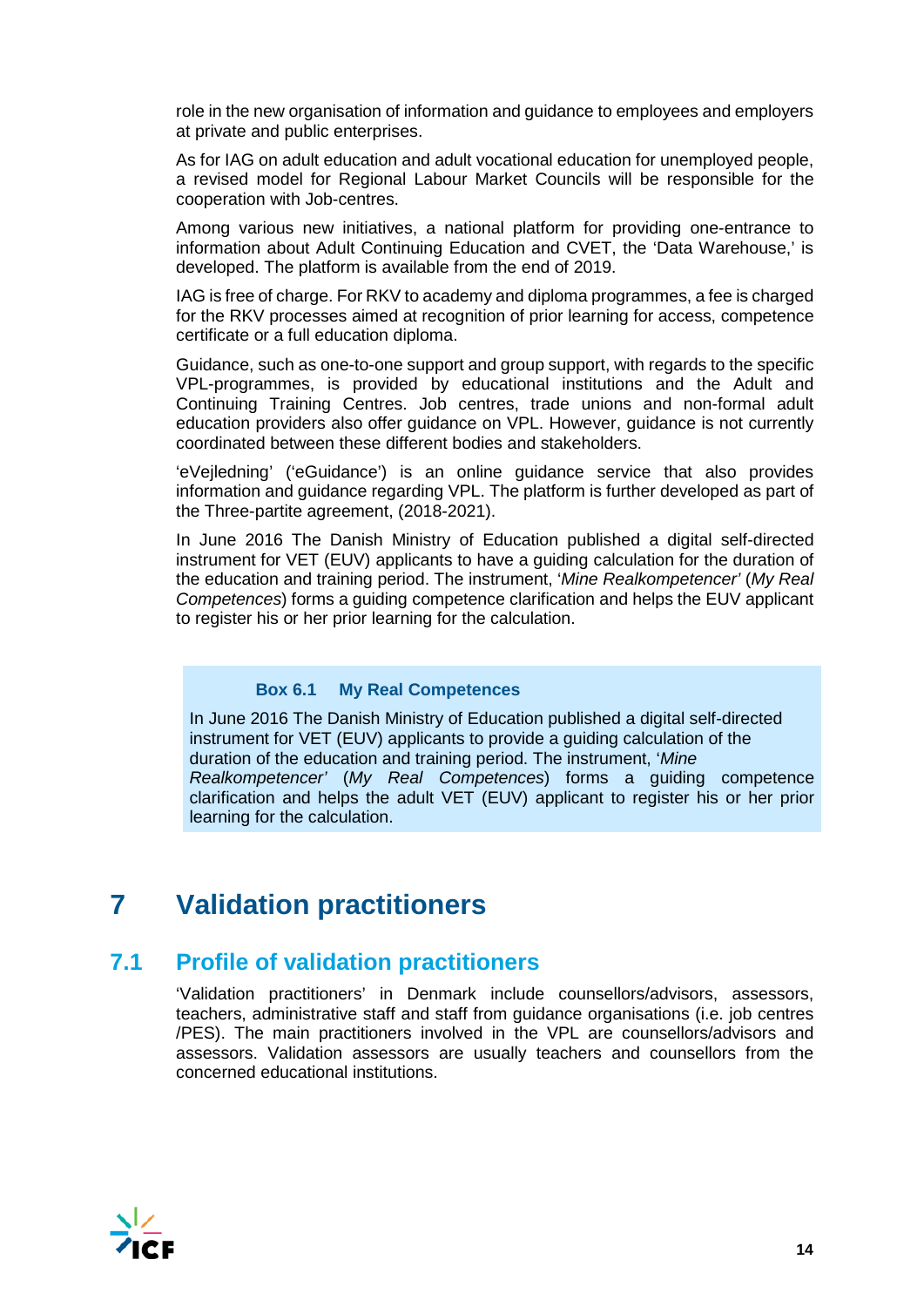## **7.2 Qualification requirements**

There is no mandatory qualification requirements for the advisors and counsellors involved in the VPL.

The Danish legislation stipulates that the qualification requirements for the validation assessors are the same as for those required for teaching in the formal education system. Educational institutions are responsible for ensuring that assessors possess the appropriate qualifications and skills to assess VPL applications; educational institutions also provide the necessary courses and training for the assessors.

## **7.3 Provision of training and support to validation practitioners**

A number of different initiatives have been undertaken to support practitioners' professional development.

The national umbrella organisation DAEA, the Danish Adult Education Association, developed in 2007 a training programme for teachers and guidance counsellors acting as 'prior learning guides. The objective of the course is to help participants from the field of non-formal adult education and the third sector:

- To work with quidance and counselling in relation to the process of clarification and documentation of prior learning based on the latest research;
- To use tools for clarification and documentation of prior learning, including the tools developed by the Ministry of Education; and,
- To train and support others in working in a professional way as a 'prior learning guide' "(sparring partner)".

The course material is available at the DAEA website.<sup>21</sup> Apart from the new initiatives, listed below, please refer to the 2016 Country report for more details.

DAEA has contributed to a Nordic working group, which resulted in the report *Folkbildning* and validation of key competences (in English), focusing on and discussing which competences can be validated through participation in non-formal adult education. [22](#page-15-1)

This report has been an inspiration among others for the overview: *Understand prior learning* – knowledge and inspiration for practice, aiming to support a broad perspective: '*It is all about making prior learning visible and helpful to the individual and the society'.* A group of guidance counsellors, representing a wide range of sectors, has developed the *Overview.*

The Danish version from the project was introduced in September 2017, with the title: *Forstå Realkompetencer – Viden og inspiration til praksis* [23](#page-15-2)

#### **Box 7.1 Overview; Understand prior learning – knowledge and inspiration for practice**

<span id="page-15-2"></span><span id="page-15-1"></span><sup>&</sup>lt;sup>23</sup> [https://www.masterpiece.dk/UploadetFiles/11521/36/Onlineh%C3%A5ndbog\\_VEU\\_18-08-2017.pdf](https://www.masterpiece.dk/UploadetFiles/11521/36/Onlineh%C3%A5ndbog_VEU_18-08-2017.pdf)



<span id="page-15-0"></span> <sup>21</sup> <https://www.daea.dk/themes/prior-learning/>

<sup>22</sup> <http://nvl.org/Content/Folkbildning-key-competences-and-validation>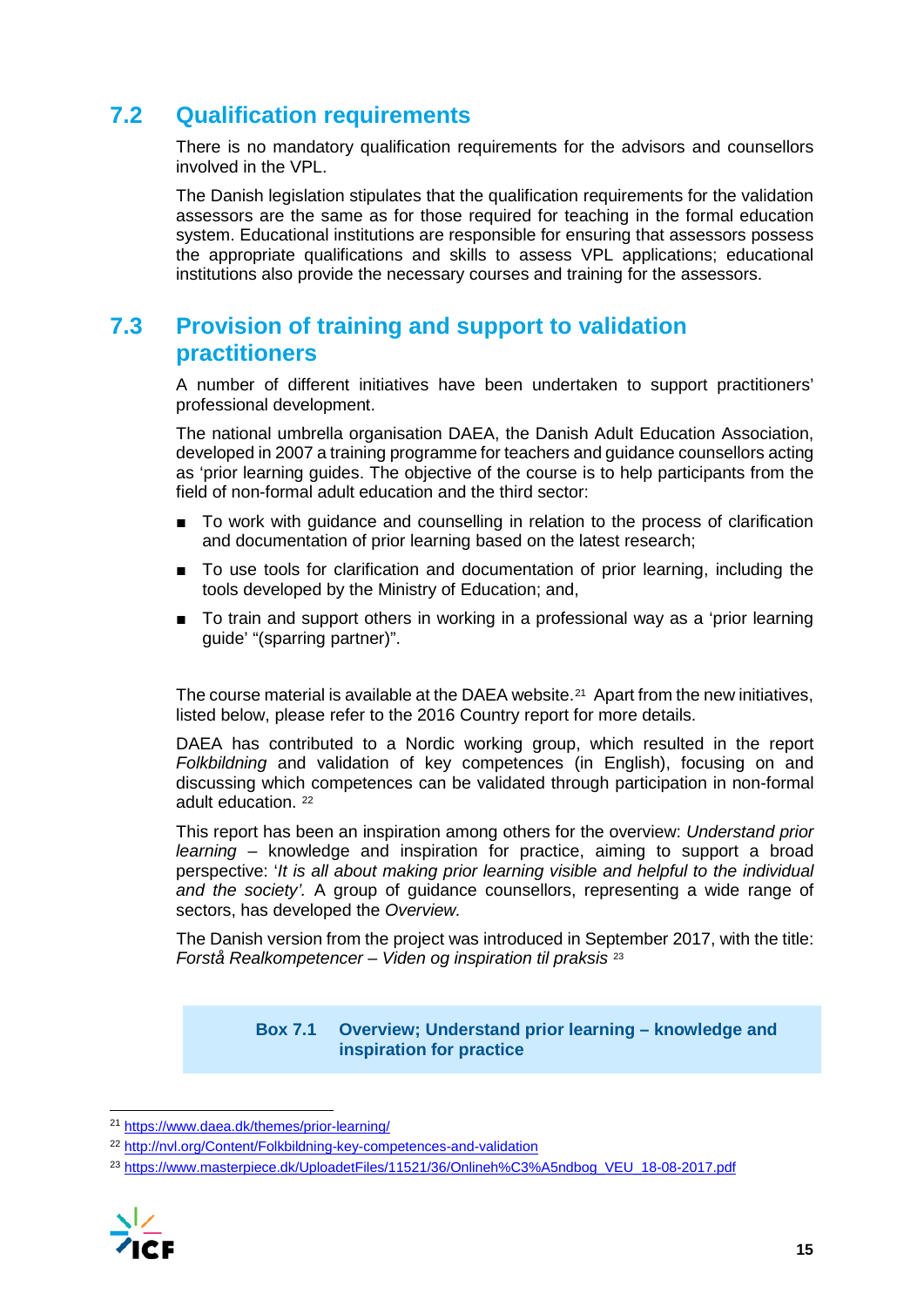The overview is aiming to support a broad perspective: '*It is all about making prior learning visible and helpful to the individual and the society'.* A group of guidance counsellors, representing a wide range of sectors, has developed the *Overview.* Initiator was the VEU-center of the capital area.

The material addresses a need for supporting and widening the knowledge about VPL in Denmark among professionals who do not directly themselves carry out VPL but are in contact with people who could benefit from VPL. Hence the target group for the material is guidance counsellors, teachers at adult learning institutions and institutions within the Third Sector.

The Danish version of the project was introduced in September 2017 with the title: 'Forstå Realkompetencer – Viden og inspiration til praksis'

There are plans for translating into English.

[https://www.masterpiece.dk/UploadetFiles/11521/36/Onlineh%C3%A5ndbog\\_VEU\\_18-08-](https://www.masterpiece.dk/UploadetFiles/11521/36/Onlineh%C3%A5ndbog_VEU_18-08-2017.pdf) [2017.pdf](https://www.masterpiece.dk/UploadetFiles/11521/36/Onlineh%C3%A5ndbog_VEU_18-08-2017.pdf)

As part of the Interreg project, *Yggdrasil*, with the Danish project partner, VIA UC, a training model has been developed for the clarification and documentation of competences, prior to RKV / IKV or to be used for job seeking or education. The training model has a cross-sector and -institutional dimension and is targeted at guides and counsellors at Job Centres (PES), trade unions, unemployment insurance funds and education institutions. The training model provides training for the guides and counsellors, who support the individual in the clarification and documentation process with the systemization of prior learning into the categories, *knowledge, skills and competences.* [24](#page-16-0) The final results of the Yggdrasil project will be available by the end of 2018.

## **8 Quality assurance**

The VPL is always based on the objectives and admission requirements of a given educational programme. Educational institutions are responsible for quality assurance. The Ministry of Education has set out some principles for assessment and quality assurance, which state that the methods used must ensure a reliable assessment, inspiring confidence in the outcomes, and that institutions are required to have an evaluation system. Educational institutions must ensure transparency and quality in the process of VPL.

#### **Box 8.1 Quality Assurance Guide**

In 2017, The Danish Evaluation Institute (EVA) published a self-evaluation tool for the VET institutions' continuing quality assurance of VPL (RKV) for VET for Adults +25 (EUV).

The self-evaluation tool guides the VET institutions on how to strengthen the organisational platform for the continuous development of VPL practice in order to secure a uniform and high quality VPL for the applicants, irrespective of which VET institution they apply for.

The tool is targeted at RKV practitioners, guidance and counsellors, assessors and VET institution managers.

<span id="page-16-0"></span> <sup>24</sup> http://www.yggdrasil-oks.eu/

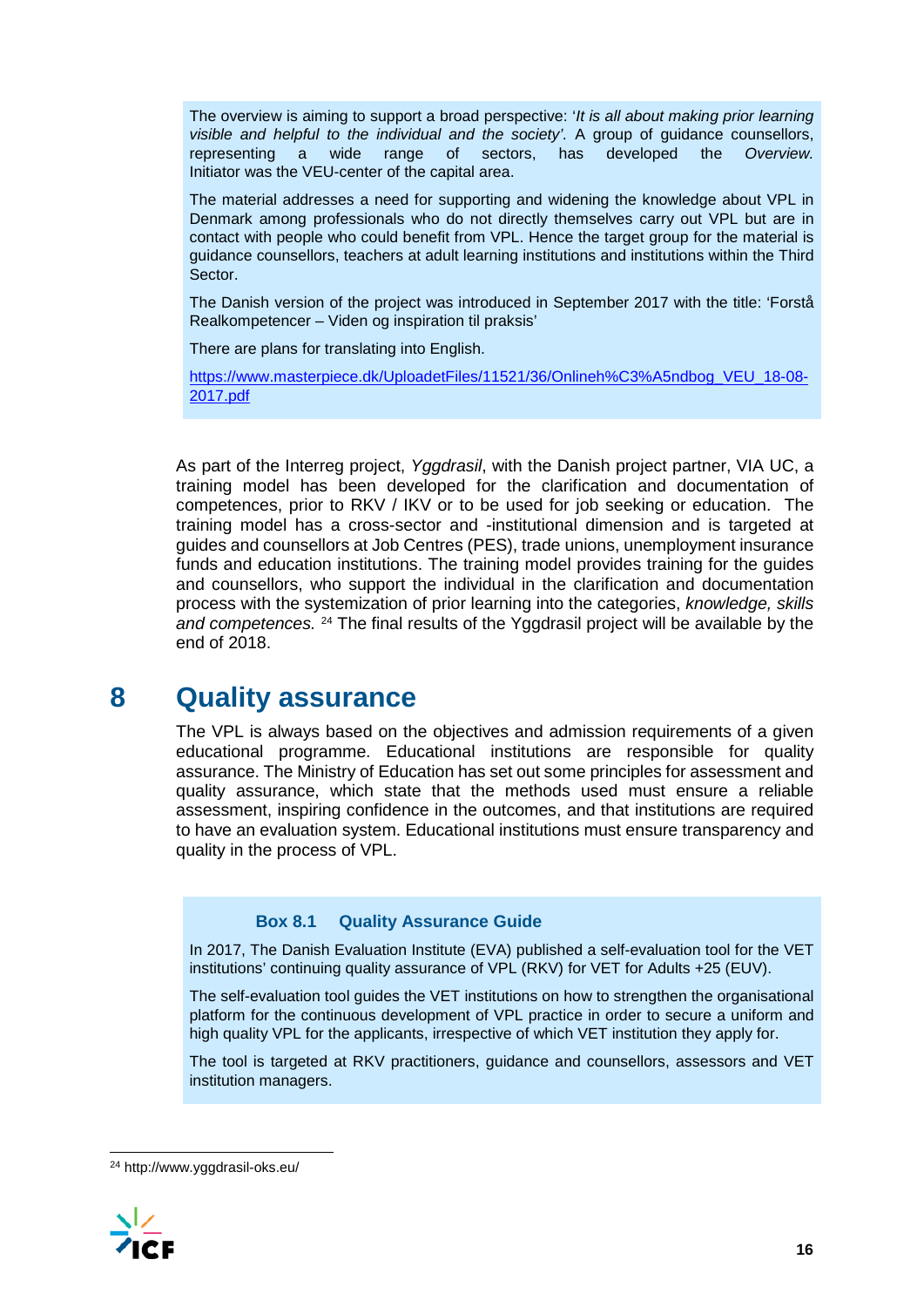Denmark has been involved in the development of a quality model in relation to the validation of informal and non-formal learning in the Nordic Countries (May 2013)[25.](#page-17-0) The Nordic Expert network<sup>[26](#page-17-1)</sup> for Validation outlined quality as a key issue in the VPL. Experts from five Nordic countries – Iceland, Norway, Sweden, Finland and Denmark - cooperated as part of a Nordplus project (led by the NVR) with the aim of developing a common model for quality assurance. In 2015, a Nordic research project was established to examine and develop the use of the model for improving quality in validation. The project targets VET institutions in their quality assurance of RKV. The researchers conclude that the Quality Model is very suitable for the identification of strategic important parts and phases in the validation process seen from a QA perspective. The project was finalized in 2017 and the report, Quality in VPL was published, April 2018. [27](#page-17-2)

In 2017, The Danish Evaluation Institute (EVA) published a self-evaluation tool for the VET institutions' continuing quality assurance of RKV.[28](#page-17-3)

For more details about Quality Assurance please refer to the 2016, country report for the QA requirements and practice.

#### **Box 8.2 Good examples of VPL (RKV) to VET for Adults (EUV, 2016)**

Commissioned by the Ministry of Education, The Danish Institute of Evaluation (EVA) has developed a material for inspiration for the VET institutions about how to work with Validation of Prior Learning (RKV) for adults, 25+. The material addresses the VET institutions QA work with VPL.

The material provides inspiration for four RKV Themes:

- 1) Frames, guidance and organisation of RKV
- 2) Tools for RKV
- 3) RKV as a learning process
- 4) Real competences in teaching.

## **9 Inputs, outputs and outcomes**

### **9.1 Funding**

The Ministry of Education or the Ministry of Higher Education & Science financially supports VPL. Public funding covers assessment at educational institutions, but does not cover the information, or clarification with respect to the process about the individual's application. Educational institutions can charge a fee for the assessment of prior learning with regard to the VPL-programmes covering higher education.

<span id="page-17-3"></span><span id="page-17-2"></span><sup>28</sup> https://www.eva.dk/voksen-efteruddannelse/styrk-realkompetencevurderinger-guide-selvevaluering



<span id="page-17-0"></span> <sup>25</sup> <http://www.viauc.dk/projekter/NVR/aktiviteter/Documents/QAmodel%20UK%20June13.pdf>

<span id="page-17-1"></span><sup>26</sup> <http://www.nordvux.net/page/601/>

<sup>27</sup> <https://nvl.org/Content/Quality-in-Validation-of-Prior-Learning-Validation>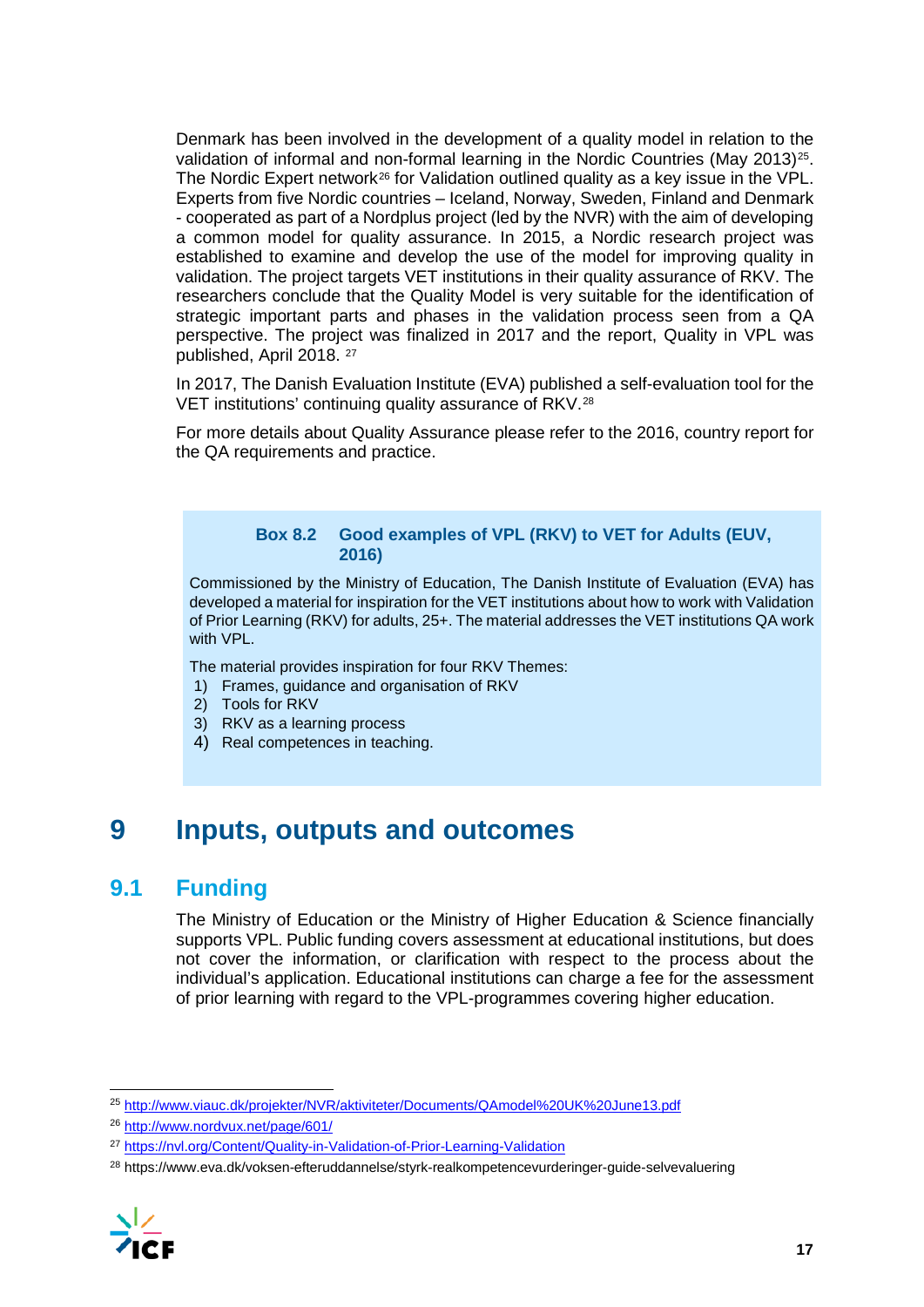Job-centres (PES) can fund the clarification and documentation phases for unemployed people. This is typically done by contracting other providers of guidance courses for unemployed people.

As part of the three-partite agreement on CVET (2018-2021), the VEU-allowance financed by the State (*VEU-godtgørelse*), is raised from 80% of the maximum unemployment insurance benefit to 100%. This allowance covers also the VPL for the VPL applicant. As most VPL participants are employed and receive full salary during the validation period, this allowance is primarily paid to employers as partial wage reimbursement.

For the Adult Vocational institutions (AMU), the taximeter is raised too. Together, these funding improvements are expected to form incentives for both employers and AMU institutions to increase the activity of Adult Vocational Education and CVET, including VPL – which activity has decreased during the period since 2010.

## **9.2 Distribution of costs**

As there are no other changes since the 2016, Inventory update. Please refer to the country report, 2016.

Within the Adult Vocational Education programme (AMU), VPL participants are entitled to a fixed VEU-allowance financed by the State (*VEU-godtgørelse*), The VEUallowance has been raised to 100% of the maximum unemployment insurance benefit rate. This is part of the Three-partite Agreement (2018-2021). As most participants are employed and receive full salary during the validation period, this allowance is primarily paid to employers as partial wage reimbursement. As with education and training within AMU, expenditure for the allowances is covered by the employers' reimbursement scheme (*Arbejdsgivernes Uddannelsesbidrag,* AUB) to which all employers contribute a fixed amount regardless of levels of participation in adult education and continuing training activities, as well as State financing.

## **9.3 Evidence of benefits to individuals**

There is no evidence so far of the benefits of validation arrangements to individuals in Denmark, according to the stakeholders interviewed.

## **9.4 Beneficiaries and users of validation processes**

### **9.4.1 Validation trends**

Current statistical information has not been found.

There are no significant changes in the use of VPL for access to HE at Vocational Academy and Diploma level. The three-partite agreement for CVET has a strong focus on development and incentives of frames and conditions for VPL in order to raise the number of applicants to this education. A working-group with representatives for the HE providers together with social partner representatives, is set down by the Ministry of HE and Science. The group works from 2018-2021 with analyses of the VPL system, legal framework, frames and practices with the aim of examining needs and possibilities for changes in order to increase the flexibility of the VPL and hence to encourage more CVET.

The level of VPL for Adult Vocational Education & Training (AMU) is – since 2012 – decreased, as also the general use of AMU has been decreasing. Again, the three-

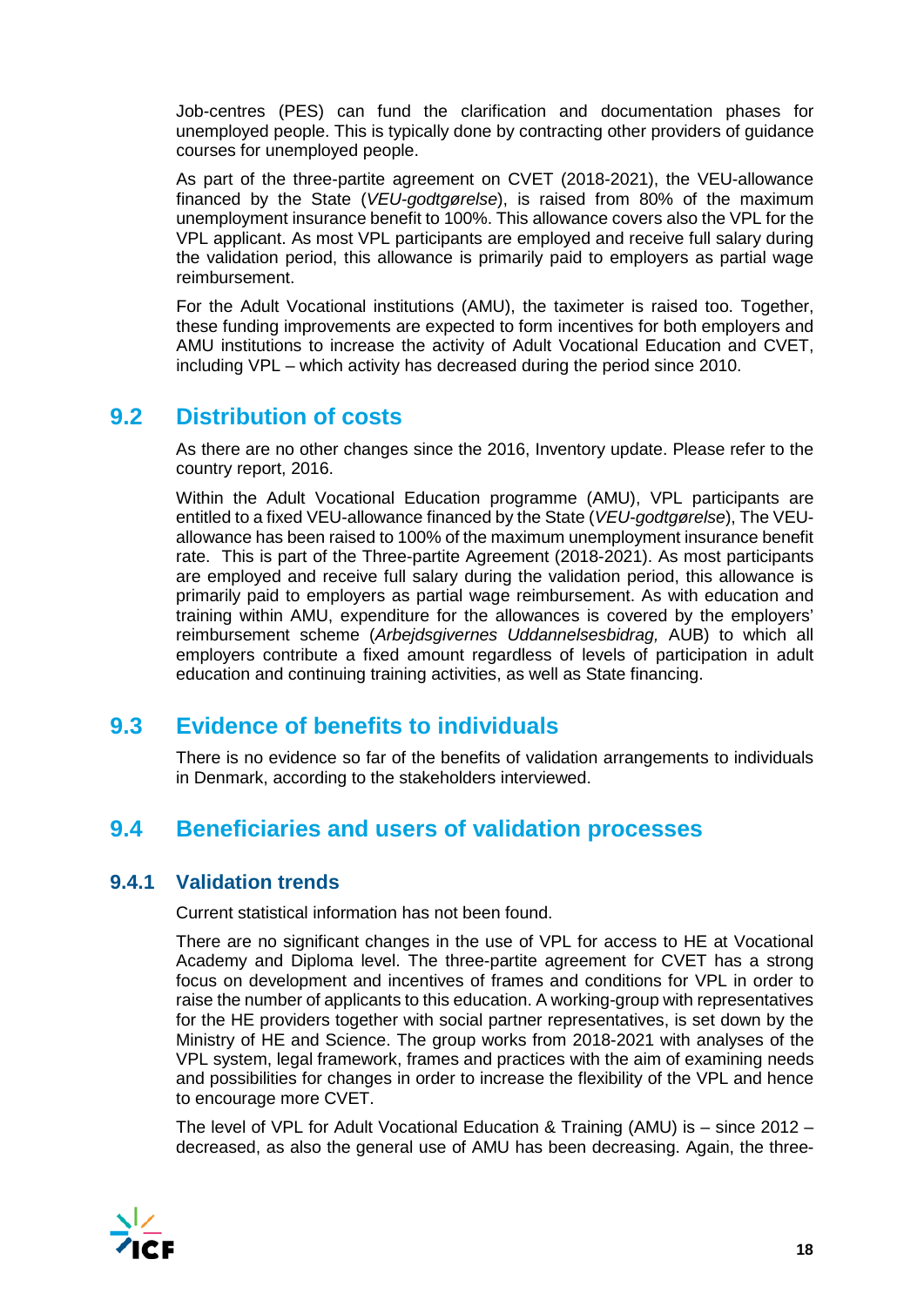partite agreement includes initiatives and financial incentives with the aim of motivating an increased use.

The new VET for adults +25 (EUV) is expected to raise the number of applicants in order to help change the situation for the less qualified workforce. VPL is a compulsory part of VET for adults. In the first years of the VET reform (from 2014), a minor number of applicants than expected applied for the Education. Evaluations of the EUV[29](#page-19-0) stressed several malfunctions in the legal framework for the VPL. Following these conclusions, adjustments were made, among others the principle of shortening the VET duration as much as possible. The evaluation clearly proved that this was not regarded as desirable for the adults as expected.

New statistical data will provide the evidence of the effect of these adjustments.

### **9.4.2 Validation users**

This information is not available.

### **9.4.3 Validation and disadvantaged groups**

The follow up on a review in 2016 for the target group of veterans emphasizes an increased focus on veterans' competences to be included in the assessment of study competences and potential exemptions for relevant education and work experience, when applying for access to education or training.<sup>[30](#page-19-1)</sup>

Please also refer to this report, 2.1.

## **10 Validation methods**

New detailed data about validation methods has not been found which means that information for this chapter has to refer back to the 2016 Inventory report.

This showed that for all levels of Adult Vocational Education, the primary method used in the VPL process is the interview, followed by tests and exams. Likewise, documentation in terms of CV and portfolio are main tools as the documentation of prior learning is the responsibility of the applicant. With major differences among the VET and CVET levels, methods such as self-assessment, cases and simulation is used to various degrees.

## **11 The position of validation in society: visibility and trust**

The validation of non-formal and informal learning has been on the policy agenda in Denmark for about 20 years. It is still regarded as a key element to promote lifelong learning in Denmark. Competence assessment and the possible outcomes in terms of access, exemption or acquisition of certificates varies among the education and training sectors (VET, higher education and adult education sectors). A legal framework for VPL based on common principles in the adult education and training sector (CVET) has been in place since 2007. In Denmark, the VPL is regulated by law. According to Danish law, the assessment of the validation application must be

<span id="page-19-1"></span><span id="page-19-0"></span><sup>30</sup> <http://esdhweb.ucl.dk/1162199.Hyrdebrev%20vedr.%20veteraners%20muligheder%20for%20optagelse.pdf>



<sup>&</sup>lt;sup>29</sup> The Danish Evaluation Institute (EVA), 2017 (see also References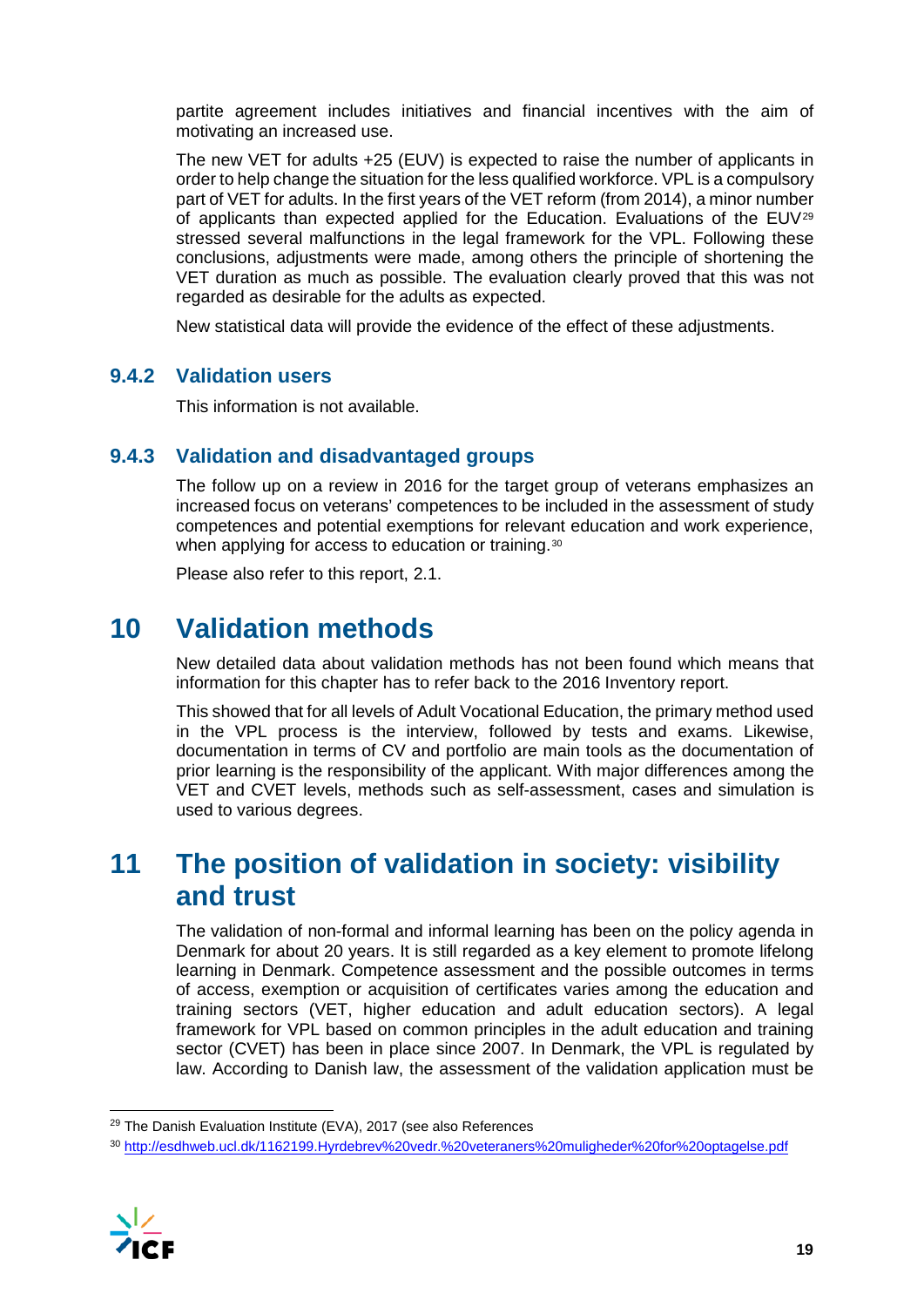conducted by the educational institution offering the corresponding study programmes. Other bodies can be in charge of information, identification, guidance and counselling, in a broader perspective, in the phase leading up to the assessment process ('the pre-phase'). These bodies include, among others, trade unions, employers' associations, job-centres, unemployment insurance funds, civic education institutions, study committees and 'eVejledning' (online guidance service) that can be involved in the pre-phase and often collaborate with the educational institution in the validation process. The implementation of the legislation is decentralized in Denmark.

Since 2016 the situation in relation to the VPL has not significantly changed. The legislation has remained the same in most sectors of education. However, the legislation in the VET system on Vocational Education and Training programmes was changed as from August 2015 to include new VET programmes for adults 25 years+ (EUV), building on a mandatory initial validation of prior formal, non-formal and informal learning and work experience. Based on this, a personal education plan is developed.

Since 2016, the following initiatives are being continued or have been initiated:

- By spring 2016, the government launched a number of new initiatives targeting refugees. These initiatives promoted the use of validation and recognition of refugees' skills and competences, which also included a new web portal of measures and tools on the basis of a tripartite agreement with the social partners and a bipartite agreement with the municipalities in Denmark. One of these initiatives is the *Integration Vocational Education* (IGU) for refugees. The IGU of maximum 2 years' duration includes VPL with possible recognition according to basic adult education. Having started quite slowly over the year 2016, the number of registered IGU's, as at April 2018 is 1 440.
- The Three-partite agreement on Adults Continuing Education and CVET (2018-2021), includes a number of initiatives for the increase of motivation for adult education, adult vocational education and CVET among employees and companies, both private and public.
- One of these initiatives involves the social partners in a model for an institutionneutral providence of information, advisory and guidance for participation in adult vocational education and training and for general adult education. IAG for VPL will be part of this campaign.
- Another Three-partite agreement's initiative for motivating the VPL together with the Adult Vocational Education and CVET is the improved incentives' structures in terms of employers' higher wage compensation during the training and education course (VEU-godtgørelse) and – to the VET institutions, a similar increase of the taximeter. These factors have been addressed as critical for the activity of Adult Vocational Education and CVET as well as VPL since 2010.
- The Three-partite agreement on CVET for Academy- and Diploma levels gives priority to efforts to ensure more and better use of VPL (RKV).

In Denmark, it is set by law, Act 556, June 2007, that it is a legal right for individuals to request an assessment of their prior learning in relation to the standards of a given education and training programme no matter where and how competences have been acquired.

Detailed information and guidance for VPL, related to each educational level and area is provided on the Web-site of the Ministry of Education and the Ministry of HE and Science.

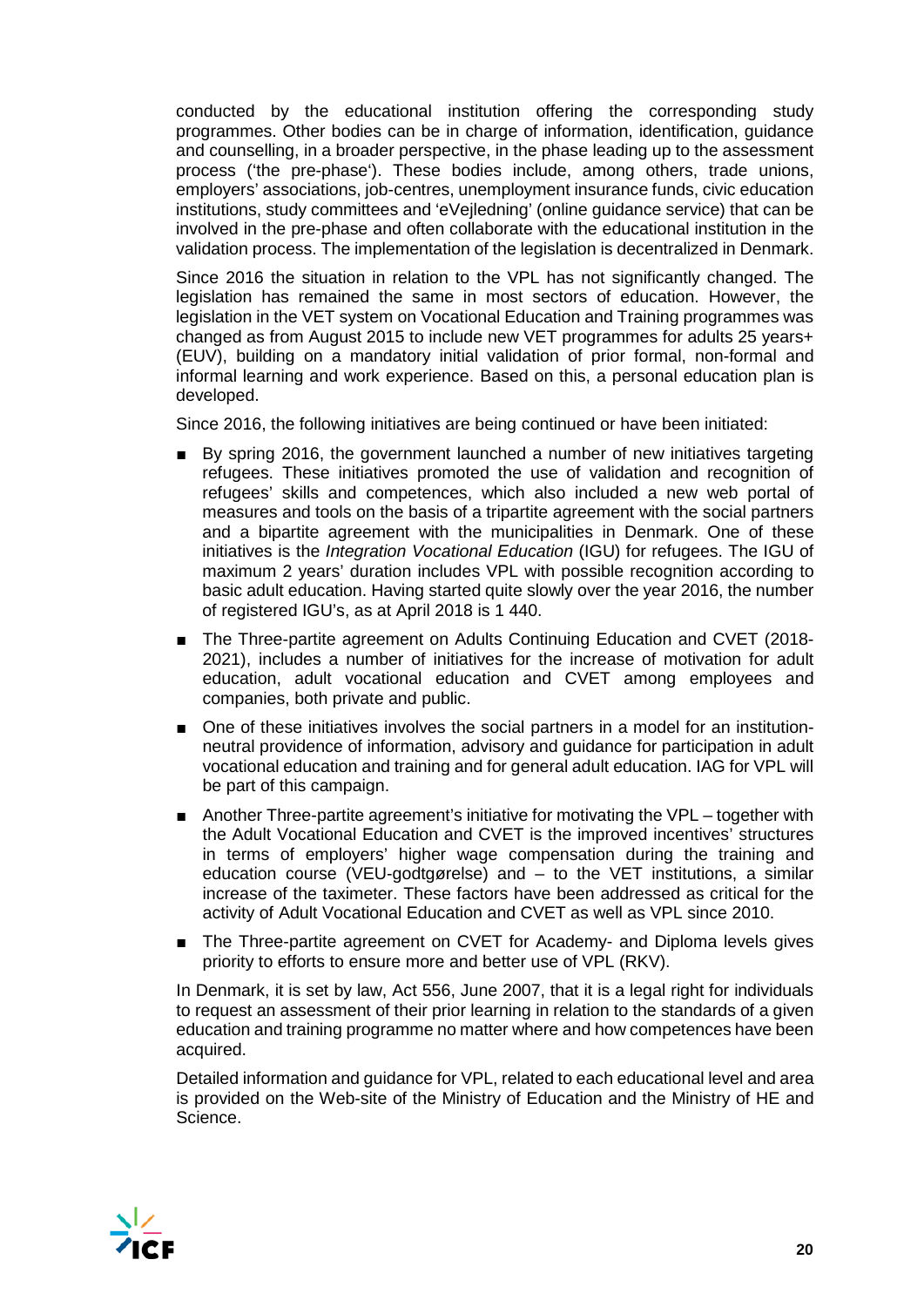Similarly, the educational institutions are responsible for information, advisory and guidance with respect to the VPL arrangements and conditions and requirements according to the study programmes provided.

Information on VPL for Adult Education and Adult Vocational Education and CVET is available at <http://uudanmark.dk/2014/06/digital-vejledning/>

IAG of VPL for the Academy and Diploma programmes is available at the Knowledge platform, provided by the Ministry of Higher Education and Science (hosted by VIA University College, Faculty of Continuing Higher Education; [https://viden-om](https://viden-om-realkompetence.via.dk/)[realkompetence.via.dk/.](https://viden-om-realkompetence.via.dk/) The platform is targeted professionals working with RKV on these study programmes.

The Parity Principle, of the social partners' equal representation at all levels of the education system is a key principle for securing relevance, quality, commitment and trust in the education system with respect to results and outcomes. The Branch committees are deeply involved in surveillance and development of the education. This counts similarly for the VPL, the Danish programmes for RKV and IKV. The Branch Committees set the standards for the assessment of prior learning for adult vocational education and training. Assessment standards for CVET and Higher Education are the Education objectives together with the NQF.

**This means that VPL results in terms of access, exemption and / or acquisition of certificates are highly trusted by employers, educational institutions and in society. The certificates issued by VPL do not differ from the ones obtained as a result of full study.**

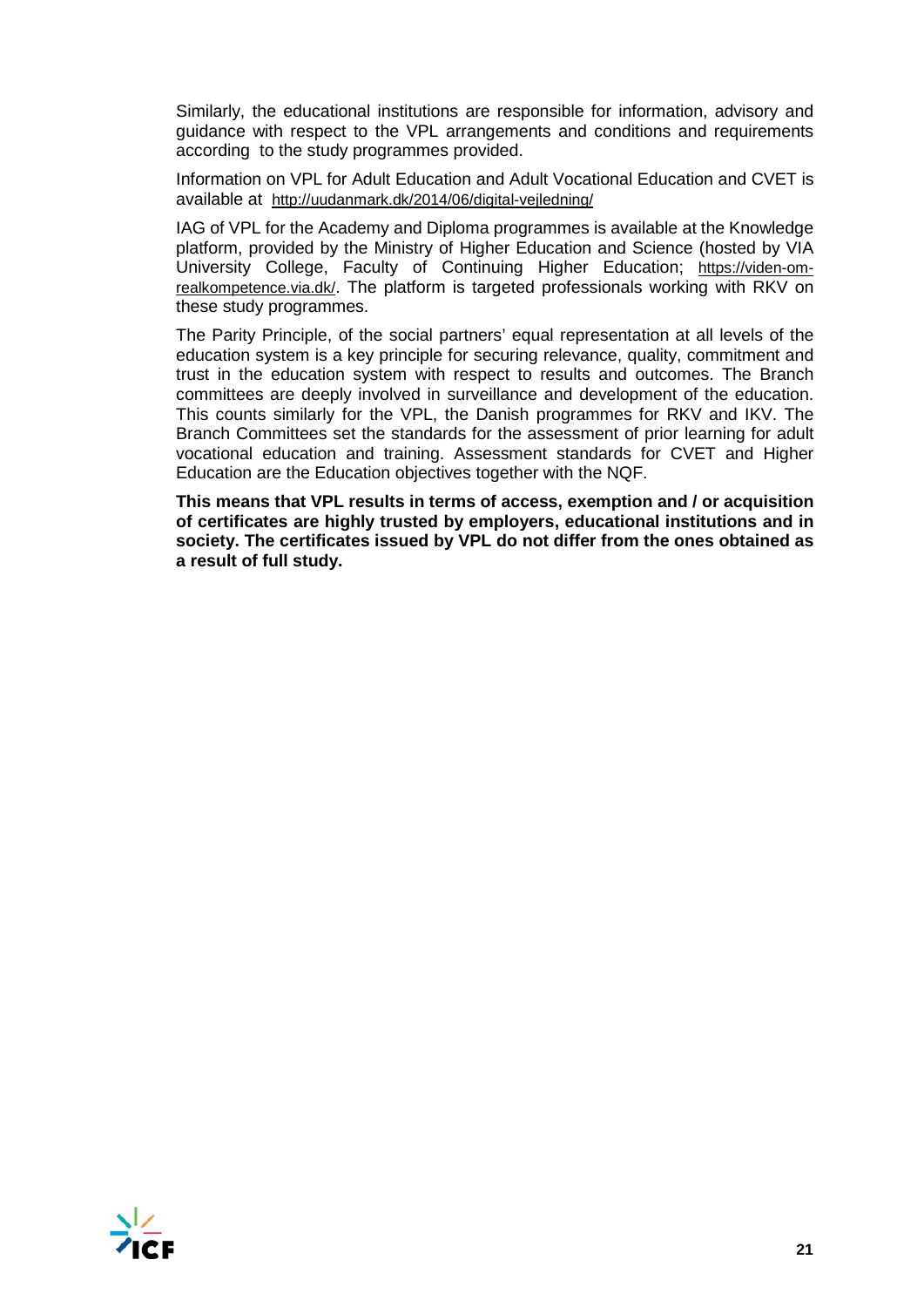#### **12: References**

### **12.1 References Literature:**  The Danish Evaluation Institute. (2017): Strengthen your Validation of prior learning – guidelines to education providers self-evaluation[. https://www.eva.dk/sites/eva/files/2017-08/Styrk%20jeres%20RKV.pdf](https://www.eva.dk/sites/eva/files/2017-08/Styrk%20jeres%20RKV.pdf) The Danish Evaluation Institute (2017): Evaluation of Vocational education for adults (EUV). Main report. <https://www.eva.dk/voksen-efteruddannelse/evaluering-erhvervsuddannelse-voksne-euv-hovedrapport> The Danish Evaluation Institute (2017): Access and drop out from VET. Evaluation of VET for adults. [https://www.eva.dk/voksen-efteruddannelse/tilgang-frafald-euv-evaluering-erhvervsuddannelse-voksne](https://www.eva.dk/voksen-efteruddannelse/tilgang-frafald-euv-evaluering-erhvervsuddannelse-voksne-baggrundsrapport-1)[baggrundsrapport-1](https://www.eva.dk/voksen-efteruddannelse/tilgang-frafald-euv-evaluering-erhvervsuddannelse-voksne-baggrundsrapport-1) The Danish Evaluation Institute (2017) VPL (RKV) and shortening of VET for adults (EUV). [https://www.eva.dk/voksen-efteruddannelse/rkv-afkortning-paa-euv-evaluering-erhvervsuddannelse](https://www.eva.dk/voksen-efteruddannelse/rkv-afkortning-paa-euv-evaluering-erhvervsuddannelse-voksne-euv)[voksne-euv](https://www.eva.dk/voksen-efteruddannelse/rkv-afkortning-paa-euv-evaluering-erhvervsuddannelse-voksne-euv)

The Danish Evaluation Institute (2017): Adult learning environments in VET for adults (EUV).

[https://www.eva.dk/voksen-efteruddannelse/voksenpaedagogiske-miljoeer-paa-euv-evaluering](https://www.eva.dk/voksen-efteruddannelse/voksenpaedagogiske-miljoeer-paa-euv-evaluering-erhvervsuddannelse-voksne)[erhvervsuddannelse-voksne](https://www.eva.dk/voksen-efteruddannelse/voksenpaedagogiske-miljoeer-paa-euv-evaluering-erhvervsuddannelse-voksne)

Duvekot, Ruud, Dermot Coughlan, Kirsten Aagaard (2017). The Learner at the Centre. Validation of Prior Learning strengthens lifelong learning for the learner. Foundation EC-VPL & VPL Biennale, 2017.

<https://ec-vpl.nl/downloads/book-2017-english-vplbiennale-the-learner-at-the-centre.pdf>

Salling Olesen, Henning, Bodil Husted og Kirsten Aagaard (2017). Life experience and Competence development – Individual competence development as part of lifelong learning.

Quality in Validation of Prior Learning, Nordic Network for Adults' Learning (NVL) (2018). <https://nvl.org/Content/Quality-in-Validation-of-Prior-Learning>

#### **Websites:**

Undervisningsministeriet, Styrelsen for IT og Læring: My competences (Mine realkompetencer).

[https://www.ug.dk/inspiration/mine-realkompetencer.](https://www.ug.dk/inspiration/mine-realkompetencer)

<https://www.euv25.dk/>

DAEA (2017)[: https://www.daea.dk/themes/prior-learning/](https://www.daea.dk/themes/prior-learning/)

ValiGuide – A practitioners Guide to Validation[. http://nvl.org/valiguide](http://nvl.org/valiguide)

Knowledge about Validation of prior learning (viden om realkompetencer): [https://viden-om](https://viden-om-realkompetence.via.dk/)[realkompetence.via.dk/](https://viden-om-realkompetence.via.dk/)

#### **12.2 Sources**

- The Danish Ministry of Education
- Danish Industry Senior Confederation
- Danish Confederation of Trade Unions